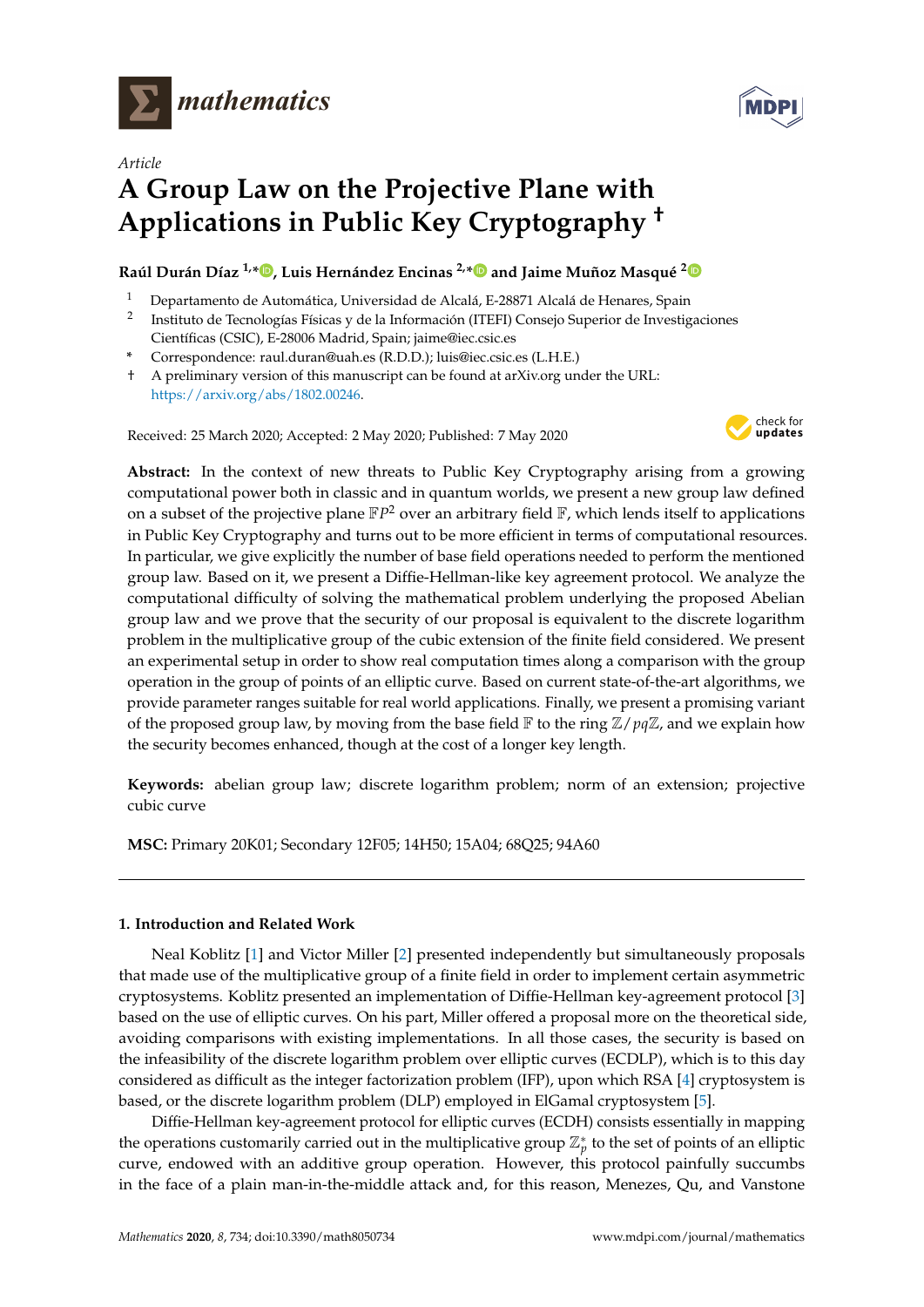proposed [\[6\]](#page-17-5) an authenticated variant, known as Elliptic Curve Menezes-Qu-Vanstone key agreement protocol (ECMQV). In general, the outcome of these key-agreement protocols is that the users eventually share a value—the key or a seed to derive the key—which was initially unknown for any of them, and cannot be inferred (more precisely: It is computationally infeasible to infer it) from the information exchanged between the parties.

Along with these key-agreement protocols, several elliptic-curve-based asymmetric cryptosystems have seen the light in these last years. The first proposals of the so-called elliptic-curve cryptosystems (ECC) were revisions adapted from existing systems, such as ElGamal's [\[5\]](#page-17-4), or Massey-Omura's [\[7\]](#page-17-6). They were publicized by Koblitz in [\[1\]](#page-17-0).

The problem with the elliptic-curve version of ElGamal's and Massey-Omura's cryptosystems is that the user needs to map each possible message to a point of the curve. This fact is an important drawback since, on the one hand, the cardinal of the curve points is finite, so the user is limited to a finite number of possible messages; and, on the other hand, the user needs some kind of "equivalence table" between messages and points in order to cipher and decipher. Therefore, these cryptosystems are limited in practice to those settings in which the set of possible messages is fixed in advance.

In order to overcome these limitations, Menezes and Vanstone proposed in [\[8\]](#page-17-7) the Elliptic Curve Menezes-Vanstone cryptosystem (ECMV) for elliptic curves over finite fields F*q*. In ECMV, each message is represented by elements of the Cartesian product  $\mathbb{F}_q^* \times \mathbb{F}_q^*$ , not necessarily points of the elliptic curve. The protocol includes a systematic procedure to divide any message into blocks and to codify each block as an element of the Cartesian product. The downside is that ciphertext length depends entirely on plaintext length.

In spite of the efforts, ECC has abandoned the battlefield of cryptosystems in favor of key-agreement protocols as a building block for hybrid cryptosystems. In the latter, ECC permits the users to share a session (ephemeral) key, whence a symmetric key is derived to be used together with a symmetric cryptosystem, such as AES.

In this setting, Mihir Bellare and Philip Rogaway [\[9\]](#page-17-8) published in 1997 the Discrete Logarithm Augmented Encryption Scheme (DLAES). Along with Michel Abdalla, the system was improved in 1998 by the same authors, and renamed as DHAES (Diffie-Hellman Augmented Encryption Scheme) [\[10\]](#page-17-9). Eventually renamed to DHIES (Diffie-Hellman Integrated Encryption Scheme) [\[11,](#page-17-10)[12\]](#page-17-11), it is an improved extension of ElGamal's cryptosystem [\[5\]](#page-17-4). DHIES is really a complex protocol, much more involved than ElGamal or Koblitz's proposal in [\[1\]](#page-17-0), which includes public key operations, symmetric ciphering, authentication and hash function computation. While ElGamal and Koblitz directly ciphered a message, without any further use of other necessary elements for a proper integrated scheme, DHIES provides security against chosen ciphertext attacks at no extra cost in terms of number of operations or key lengths [\[11\]](#page-17-10). Together with other proposals, DHIES was employed in the preparation of standards [\[13,](#page-17-12)[14\]](#page-17-13).

Finally, it is worth mentioning the so-called ECIES (Elliptic Curve Integrated Encryption Scheme), which embraces several integrated ciphering schemes using DHIES-based elliptic curves and it is described in the relevant security standards, such as [\[13](#page-17-12)[–15\]](#page-17-14) (a comparison among different ECIES implementations may be found in [\[16\]](#page-17-15)). Remark that, whenever ECIES is recommended (even with minor differences regarding implementations), it is to be used in a hybrid setting, where a (DH-type) session key agreement protocol is a must.

Setting aside the already mentioned cryptosystems and key-agreement protocols, it is probably in digital signature schemes that elliptic curve cryptography is mostly demanded. The ElGamal-based Elliptic Curve Digital Signature Algorithm (ECDSA) is analogous to the Digital Signature Algorithm (DSA) [\[17\]](#page-17-16), using additive rather than multiplicative notation. ECDSA has consolidated into an internationally accepted standard [\[13](#page-17-12)[,18\]](#page-17-17).

When dealing with ECC, one of the most important aspects to keep in mind is the processes of curve generation and selection. Several standards tackle such methods and show examples of curve selection as part of the public-key generation process. Among them, it is worth mentioning X9.63 [\[13\]](#page-17-12),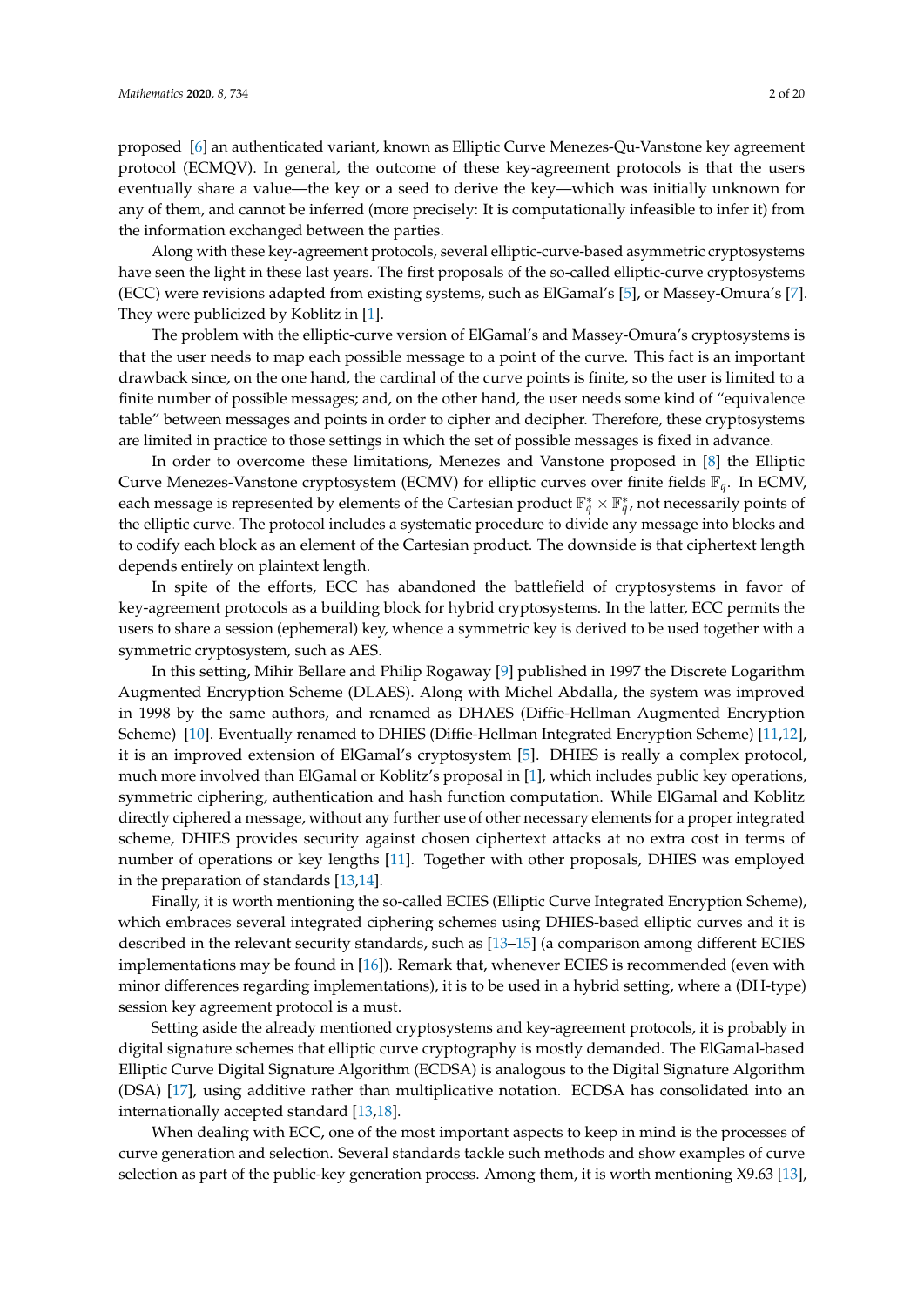IEEE 1363 [\[19\]](#page-17-18), and FIPS 186-4 [\[20\]](#page-17-19), issued by the National Institute of Standards and Technology (NIST) of the USA. However, in practice, such standards lack precision and clarity when it comes to selecting seeds for random generation, or prime numbers, thus limiting the ability of serving really practical purposes.

For these reasons, several initiatives have ripened, such as Brainpool [\[21\]](#page-17-20), considered to be the first international proposal to provide clear and transparent procedures in order to generate the parameters of elliptic curves for cryptographic purposes. Under the Brainpool initiative, several elliptic curves, presented in reduced Weierstrass format, have been considered safe beyond any doubt by many experts.

Later on, researchers Daniel Bernstein and Tania Lange [\[22\]](#page-18-0) reviewed the elliptic curve generation procedures, including those in Brainpool. In particular, they scrutinized 20 curves from several sources under a number of security requirements that they considered a must. The result was that just only Edwards and Montgomery curves [\[23\]](#page-18-1) satisfied those requirements. In view of this outcome, the experts decided to propose a new set of curves, known as *SafeCurves* that really met the set of safety requirements [\[22\]](#page-18-0). Moreover, Baignères [\[24\]](#page-18-2) proposed a new Edwards elliptic curve (the so-called *million dollar curve*) by means of a new technique that insists in the randomness of the input parameters to the generation process.

In spite of those efforts, the currently most deployed elliptic curves, both in hardware and software implementations, are those presented in the reduced Weierstrass format, whereas Edwards or Montgomery curves are seldom used, maybe because the additional security provided by them is not worth their lower computation efficiency (multiplications with scalars). A performance comparison among the three types of curves cited above can be found in [\[25\]](#page-18-3). In the latter, the authors resorted to the examples provided by the initiative *SafeCurves*, together with a Java implementation developed by them.

Koyama et al. proposed in [\[26\]](#page-18-4) the use of elliptic curves over the ring  $\mathbb{Z}_n$ , where *n* is an odd composite square-free integer. In particular, *n* is the product of two large primes, as in the RSA cryptosystem. The security of the cryptosystem of Koyama et al.'s is based upon IFP, though the authors did not prove whether solving the IFP was equivalent to breaking their cryptosystem. Later on, Meyer and Müller proved in [\[27\]](#page-18-5) that breaking a modified version of Koyama's cryptosystem was indeed equivalent to factorizing *n*. In addition, they proposed a digital signature scheme based on elliptic curves defined over  $\mathbb{Z}_n$ .

Another interesting question is the ever growing necessity of implementing elliptic curve cryptography on ubiquitous portable devices (smartphones, smart cards, pen-drives, and the like), which gives rise to new challenges. Actually, these devices normally present severe limitations regarding storage capacity or processing power, as compared with ordinary desktop computers. Elliptic curve cryptography is amenable to these devices since key sizes are much smaller than in other cryptosystems (for example, RSA) for similar security levels.

It is very common nowadays to find elliptic curve cryptography on such devices, and hence implementations of multiplication operations. These operations, in turn, are threatened by the ever more powerful side channel and fault injection attacks. For example, Reference [\[28\]](#page-18-6) documents recent developments on those side channel attacks to ECC implementations. It is completely necessary to implement the multiplication algorithms in such a way that they do not leak any information to possible attackers. Reference [\[29\]](#page-18-7) describes some options to avoid such attacks when implementing scalar multiplications for elliptic curves.

It is also very well known that the advent of a universal quantum computer with sufficient computation power could break the most commonly used asymmetric cryptosystems. In fact, Shor's algorithm [\[30\]](#page-18-8), proposed in 1997, is known to solve IFP and DLP (or ECDLP) in polynomial time if such quantum computer does exist; however, there is no agreement as to how many qubits would be required to execute Shor's or other quantum algorithms, but some estimations point to a number of qubits several orders of magnitude larger than the number of qubits available in currently existing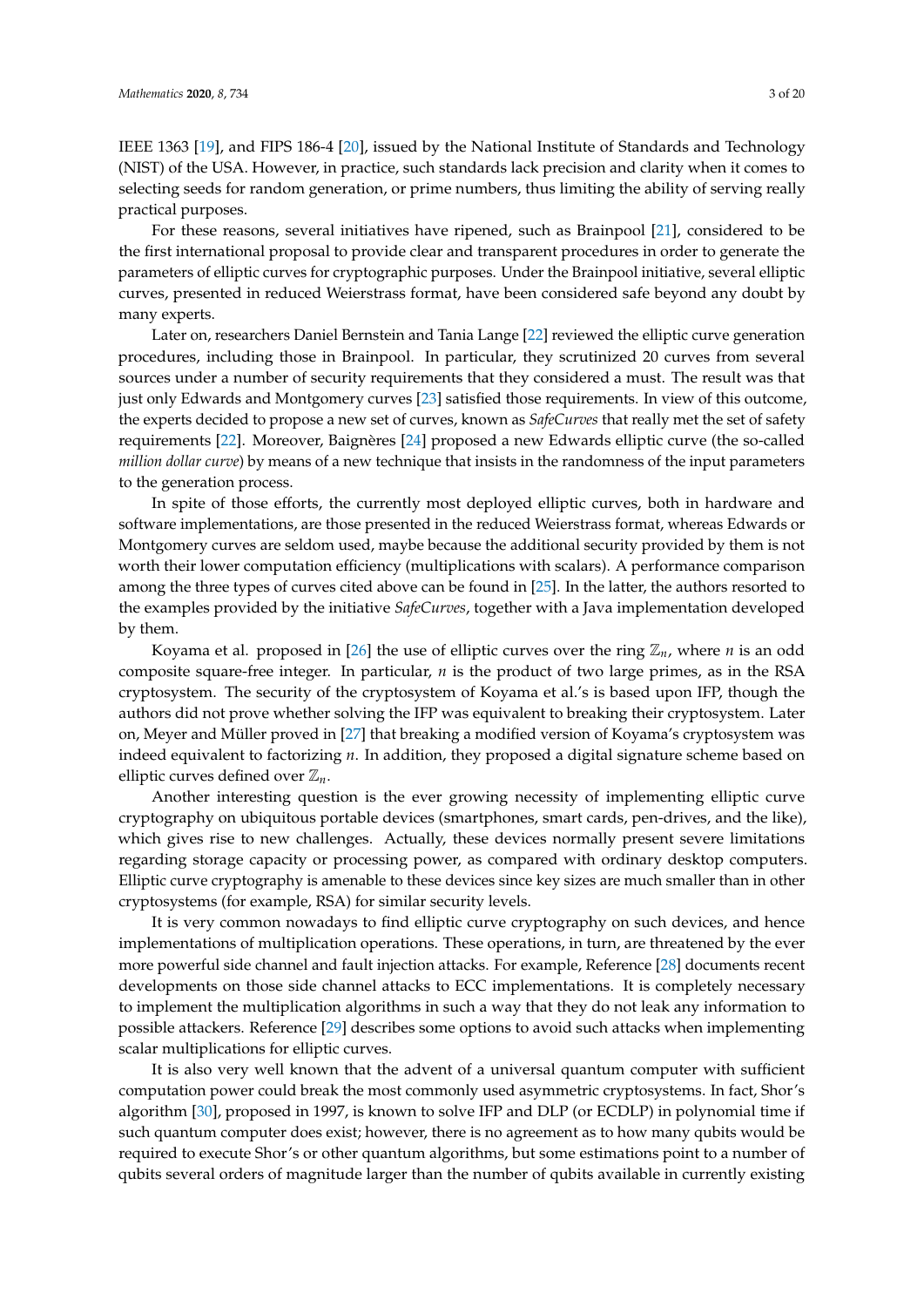quantum computers [\[31\]](#page-18-9). Should such number of qubits be available, IFP or DLP could be solved in a bunch of hours. For example, a personal computer needs, roughly speaking,  $\mathcal{O}\left(2^{\sqrt[3]{\log n}}\right)$  bit operations to factor a number *n*, whereas a quantum computer executing Shor's algorithm could perform such factorization with only  $\mathcal{O}\left(\log^3 n\right)$  bit operations and using  $\mathcal{O}(\log n)$  bit storage.

Though it seems that a quantum computer with the required computation power will not be available any time soon, the new source of attacks coming from quantum world and the need to ensure that the information protected by current asymmetric systems continues to be accessible forced the NIST to launch an international call [\[32\]](#page-18-10) for new cryptographic algorithms resilient to the power leveraged by quantum computation: the so-called quantum-resistant algorithms. These are expected to cover at least proposals for new asymmetric encryption schemes, digital signature schemes, and key encapsulation mechanisms (KEM). The main quantum-resistant proposals include difficult problems stemming from coding theory, lattices, hash functions, and isogenies over elliptic curves, to mention just a few. In January 2019, the NIST published the list of submitted algorithms that have passed on to the second round of the call [\[33\]](#page-18-11). Among them, there stands the proposal SIKE as a key encapsulation mechanism that is based on isogenies over elliptic curves.

The previous paragraphs summarize the current state of affairs regarding classic and quantum cryptography and make it clear that there is much to be done in both classic and quantum worlds. Taking that current context into account, this work presents a new group law defined on a subset of the projective plane  $\mathbb{F}P^2$  over an arbitrary field  $\mathbb{F}$ , which lends itself to applications in public key cryptography. Apart from the mathematical novelty implied, this new group law presents several features worth public key cryptosystems, such as:

- a Diffie-Hellman-like key agreement, since such protocol remains a basic piece for any hybrid cryptosystem, as commented above.
- an extension to the ring  $\mathbb{Z}_{pq}$  providing enhanced security, following the same vein as the one followed by [\[26](#page-18-4)[,27\]](#page-18-5).
- no side channel attacks known to date, given the recentness of this proposal and due to the particular group law defined.
- gives rise to new research lines, such as defining isogenies over the group structure, thus opening the path to a possibly new quantum-resistant problem.

In a nutshell, the main contribution of this paper is to propose a new group law, defined on the complement of a projective cubic plane curve, prove its properties, and consider the possibility of using it as a building block for cryptographic applications in the field of Public Key Cryptography (PKC).

The paper is organized as follows: Section [2](#page-4-0) presents the group law and its main characteristics and properties. In particular, we define the mathematical problem associated with the considered group law, and we give the explicit formulas to compute the group operation of any two elements of the group. These formulas, which involve coefficients from the base field, are applicable to any pair of elements of the group with no exception whatsoever, which is advantageous in view of possible cryptographic applications, since this feature helps, for example, to withstand side channel attacks.

As an application of the defined group law to PKC, a cryptographic protocol, in particular, a Diffie-Hellman-like key agreement protocol, is defined in Section [3.](#page-8-0) We also analyze the computational difficulty of solving the mathematical problem underlying the defined group law, and we prove that the hardness of our problem is equivalent to that of the discrete logarithm problem on the multiplicative group of the cubic extension of the finite field considered.

In Section [4,](#page-14-0) we consider an entirely analogous system, but shifting the general base field to the ring Z/*pq*Z. We make it clear that this last proposal enhances the security of the system, since it now depends not only on DLP but also on the factorization problem, though at the price of doubling the key length.

The last section is devoted to the conclusions.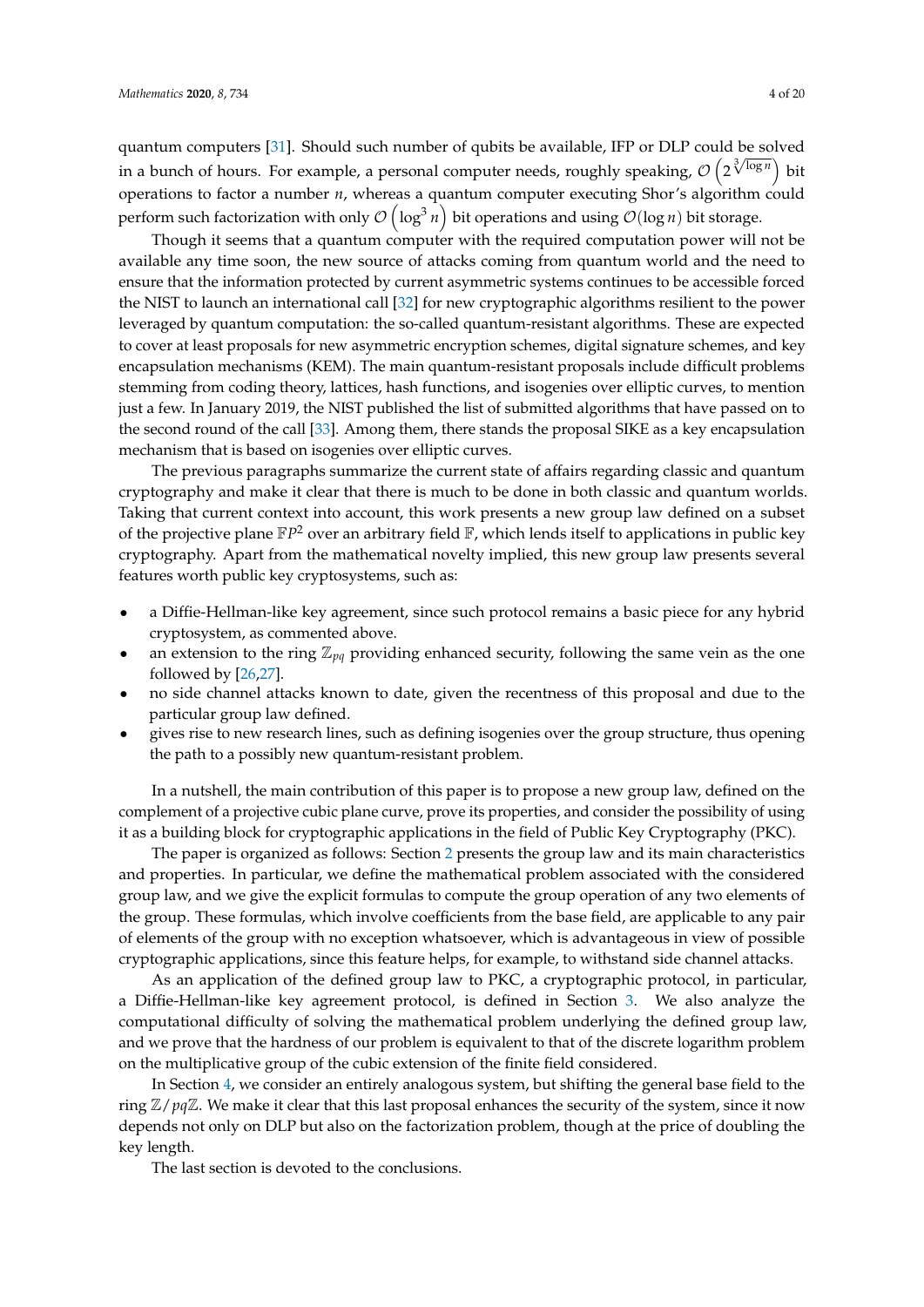#### <span id="page-4-0"></span>**2. The Group Law Defined**

Our purpose in this section is to search for a particular (finite) group endowed with an internal operation that makes it cyclic provided that certain conditions hold. In the latter case, we define yet another (discrete) logarithm operation, which, if found to be difficult to carry out, may give rise to cryptographic applications.

We will work with three-dimensional vector spaces and their associated two-dimensional projective spaces, defined over finite fields. We will consider certain cubic curve defined over this ambient projective space, so that the set over which we will define our new group operation is precisely the set of points of the projective space that do not belong to that cubic curve.

We will show the conditions under which the cubic curve has no points in the projective space, which means that the group embraces the the full projective space. We will provide the explicit formulas to compute the group law in the base field and the good piece of news is that these formulas are the same for any of the elements in the group, a feature much cherished in cryptographic settings.

Let  $\mathbb F$  be a field and let us consider a linear endomorphism  $A: V \to V$  of the vector space  $V = \mathbb F^3$ . We define the polynomial  $Q(x) = det(x_1I + x_2A + x_3A^2)$ , where  $x = (x_1, x_2, x_3) \in V$ . The polynomial *Q* is homogeneous of degree 3, and does not depend on *A*, but only on the characteristic polynomial *χ*(*X*) of *A*.

A new group law is proposed  $\oplus: V \times V \to V$ . Let the multiplicative group  $\mathbb{F}^*$  act on *V* by the diagonal action, i.e.,  $\lambda \cdot (x_1, x_2, x_3) = (\lambda x_1, \lambda x_2, \lambda x_3)$ , and let  $\mathbb{F}P^2$  denote the projective plane, namely  $\mathbb{F}P^2 = (V \setminus \{(0,0,0)\})/\mathbb{F}^*$ . Then, the proposed group law induces an Abelian group law on  $\mathbb{F}P^2 \setminus Q^{-1}(0).$ 

If the characteristic polynomial  $\chi(X)$  is irreducible in  $\mathbb{F}[X]$ , then  $Q^{-1}(0) = \{(0,0,0)\}\$ , and therefore the group law extends to the whole projective plane  $\mathbb{F}P^2$ ; moreover, if the base field is a finite field  $\mathbb{F}_q$ , with characteristic different from 2 or 3, then the group  $\mathbb{G} = (\mathbb{F}_q P^2, \oplus)$  is proved to be cyclic.

The latter property permits us to apply the notion of discrete logarithm to the group G. If we fix a generator  $g \in \mathbb{F}_q P^2$ , then any element *h* of the group is the addition of *g* with itself a finite number of times, say *n*, so that  $h = g \oplus g \oplus \cdots \oplus g = [n]g$ . The number *n* is the logarithm of *h* to the base *g*.

Given any element  $h \in \mathbb{G}$ , and a generator *g* of the group, the discrete logarithm problem (DLP) consists of finding the smallest integer *n*, such that  $h = [n]g$ . In this work, we prove that the DLP over  $\mathbb G$  with a proper choice of the generator is equivalent to the DLP over the multiplicative group  $(\mathbb F_{q^3})^*$ .

Popular current cryptosystems are based on the discrete logarithm problem over different groups, such as the group of invertible elements in a finite field, or the group of points of an elliptic curve with the addition of points as group operation. Our proposal could fit perfectly well in the same niche.

As is the case for analogous public key protocols, the users of the present proposal agree to a single base field  $\mathbb{F}_q$  and an (irreducible) polynomial:

$$
\chi(X) = X^3 - c_1 X^2 - c_2 X - c_3, \quad c_1, c_2, c_3 \in \mathbb{F}_q.
$$

The public system parameters include the base field  $\mathbb{F}_q$ , coefficients  $c_1$ ,  $c_2$ ,  $c_3 \in \mathbb{F}_q$ , and a generator *g*.

Next, we prove that the polynomial *Q* does not depend on *A*, but only on the characteristic polynomial  $\chi(X)$  of A.

<span id="page-4-1"></span>**Lemma 1.** Let  $\mathbb F$  be a field and let V be the vector space  $\mathbb F^3$ . If  $A: V \to V$  is a linear map such that the endomorphisms I, A, A $^2$  are linearly independent, then the homogeneous cubic polynomial  $Q(\mathbf{x})=\det(x_1I+\mathbf{x})$  $(x_2A + x_3A^2)$  does not depend on the matrix  $A$  but only on the coefficients  $c_1$ ,  $c_2$ ,  $c_3$  of its characteristic *polynomial*  $\chi(X) = X^3 - c_1 X^2 - c_2 X - c_3$ .

**Proof.** Let  $\bar{F}$  be the algebraic closure of  $\bar{F}$ . As the endomorphisms *I*, *A*, *A*<sup>2</sup> are linearly independent, the annihilator polynomial of *A* coincides with  $\chi$ (*X*) by virtue of the Cayley-Hamilton theorem.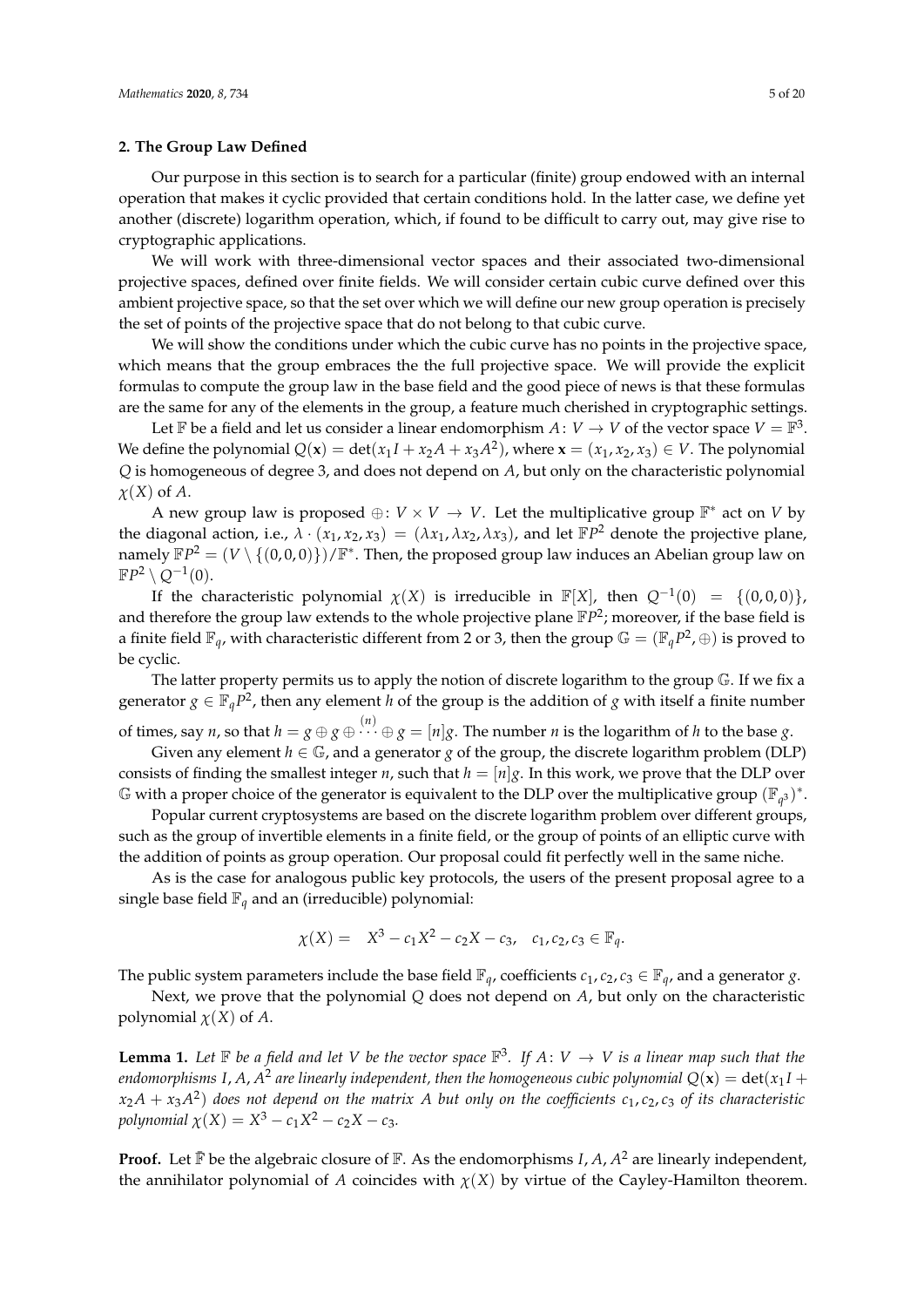Hence, there exists a basis of  $\bar{F}^3$  such that the matrix of *A* in this basis equals one of the following three matrices:

<span id="page-5-4"></span>
$$
M_1 = \left(\begin{array}{ccc} \alpha_1 & 0 & 0 \\ 0 & \alpha_2 & 0 \\ 0 & 0 & \alpha_3 \end{array}\right), M_2 = \left(\begin{array}{ccc} \alpha_1 & 0 & 0 \\ 0 & \alpha_2 & 0 \\ 0 & 1 & \alpha_2 \end{array}\right), M_3 = \left(\begin{array}{ccc} \alpha_1 & 0 & 0 \\ 1 & \alpha_1 & 0 \\ 0 & 1 & \alpha_1 \end{array}\right), \tag{1}
$$

and, from a simple calculation, we obtain

<span id="page-5-1"></span>
$$
Q(\mathbf{x}) = \det(x_1I + x_2M_i + x_3(M_i)^2)
$$
  
=  $-c_2x_1(x_2)^2 + [(c_2)^2 - 2(c_1c_3)]x_1(x_3)^2 + c_1(x_1)^2x_2$   
+  $[(c_1)^2 + 2c_2](x_1)^2x_3 - (c_2c_3)x_2(x_3)^2 + (c_1c_3)(x_2)^2x_3$   
-  $(c_1c_2 + 3c_3)x_1x_2x_3 + (x_1)^3 + c_3(x_2)^3 + (c_3)^2(x_3)^3,$  (2)

for every  $i = 1, 2, 3$ .  $\Box$ 

<span id="page-5-3"></span>**Theorem 1.** *Every linear map*  $A: V \to V$  *such that the endomorphisms*  $I, A, A^2$  *are linearly independent*, *induces a law of composition*

$$
\oplus: V \times V \to V,
$$
  

$$
(\mathbf{x}, \mathbf{y}) \mapsto \mathbf{z} = \mathbf{x} \oplus \mathbf{y},
$$

*by the following formula:*

<span id="page-5-0"></span>
$$
z_1I + z_2A + z_3A^2 = (x_1I + x_2A + x_3A^2)(y_1I + y_2A + y_3A^2),
$$
\n(3)

*where*  $\mathbf{x} = (x_1, x_2, x_3)$ ,  $\mathbf{y} = (y_1, y_2, y_3)$ ,  $\mathbf{z} = (z_1, z_2, z_3)$ .

*Moreover, the set of elements*  $\mathbf{x} \in V$  *such that*  $\mathbf{x} \oplus \mathbf{y} = (0,0,0)$  *for some element*  $\mathbf{y}$  *in*  $V \setminus \{(0,0,0)\}$ *coincides with the set Q*−<sup>1</sup> (0)*, and* ⊕ *induces a group law*

$$
\oplus \colon (\mathbb{F}^3 \setminus Q^{-1}(0)) \times (\mathbb{F}^3 \setminus Q^{-1}(0)) \to (\mathbb{F}^3 \setminus Q^{-1}(0)).
$$

*If C denotes the projective cubic curve defined by*  $Q(x) = 0$ *, then the group law*  $\oplus$  *also induces a group law* 

$$
\oplus: (\mathbb{F}P^2 \setminus C) \times (\mathbb{F}P^2 \setminus C) \to \mathbb{F}P^2 \setminus C.
$$

**Proof.** As  $A^3 = c_1 A^2 + c_2 A + c_3 I$ , and

$$
A^{2} \cdot A^{2} = A \cdot A^{3}
$$
  
=  $(c_{1}c_{3}) I + (c_{1}c_{2} + c_{3}) A + [(c_{1})^{2} + c_{2}] A^{2},$ 

from the formula in [\(3\)](#page-5-0), it follows:

<span id="page-5-2"></span>
$$
z_1 = x_1y_1 + c_3 (x_2y_3 + x_3y_2) + (c_1c_3) x_3y_3,
$$
  
\n
$$
z_2 = x_1y_2 + x_2y_1 + c_2 (x_2y_3 + x_3y_2) + (c_1c_2 + c_3) x_3y_3,
$$
  
\n
$$
z_3 = x_2y_2 + x_1y_3 + x_3y_1 + c_1 (x_2y_3 + x_3y_2) + ((c_1)^2 + c_2) x_3y_3.
$$
\n(4)

In matrix notation, these formulas can equivalently be written as

$$
\begin{pmatrix} z_1 \ z_2 \ z_3 \end{pmatrix} = \begin{pmatrix} x_1 & c_3x_3 & c_1c_3x_3 + c_3x_2 \ x_2 & x_1 + c_2x_3 & c_2x_2 + c_3x_3 + c_1c_2x_3 \ x_3 & x_2 + c_1x_3 & x_1 + (c_1)^2x_3 + c_1x_2 + c_2x_3 \end{pmatrix} \begin{pmatrix} y_1 \ y_2 \ y_3 \end{pmatrix},
$$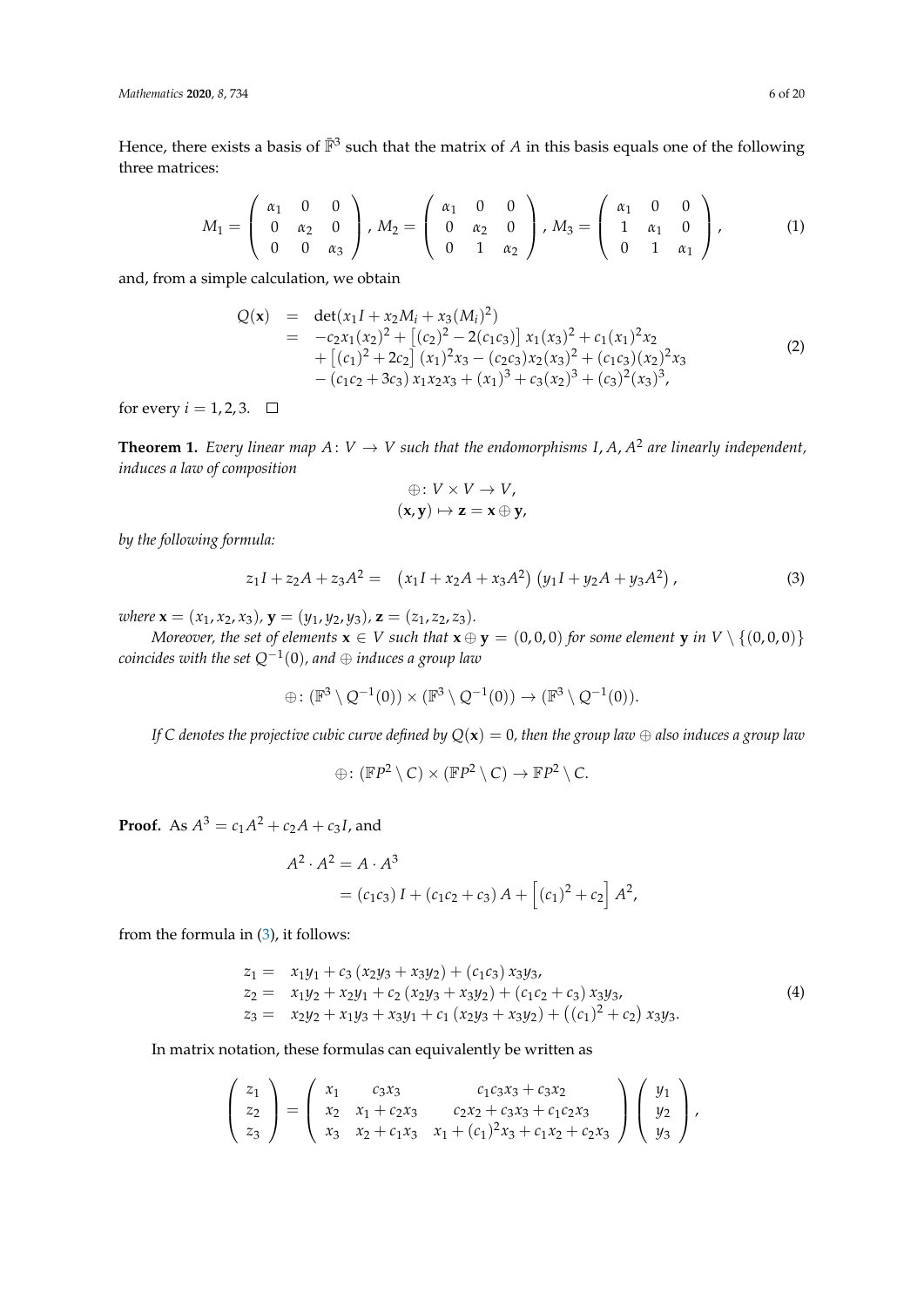and as a simple computation shows, the determinant of the linear system above is equal to  $Q(x)$ , where *Q* is defined by the formula [\(2\)](#page-5-1). Hence,  $\mathbf{x} \oplus \mathbf{y} = (0,0,0)$ , for some **y** in  $V \setminus \{(0,0,0)\}$ , if and only if  $Q(x) = 0.$ 

The commutativity of  $\oplus$  is a direct consequence of the invariance of the formula [\(4\)](#page-5-2) under the substitutions  $x_i \mapsto y_i$ ,  $y_i \mapsto x_i$ ,  $1 \le i \le 3$ .

Moreover, formula [\(3\)](#page-5-0) can also be written as follows:

$$
(\mathbf{x} \oplus \mathbf{y})_1 I + (\mathbf{x} \oplus \mathbf{y})_2 A + (\mathbf{x} \oplus \mathbf{y})_3 A^2 = \left(x_1 I + x_2 A + x_3 A^2\right) \left(y_1 I + y_2 A + y_3 A^2\right).
$$

From the associativity of the composition law of endomorphisms, we deduce

$$
(\mathbf{x} \oplus (\mathbf{y} \oplus \mathbf{z}))_1 I + (\mathbf{x} \oplus (\mathbf{y} \oplus \mathbf{z}))_2 A + (\mathbf{x} \oplus (\mathbf{y} \oplus \mathbf{z}))_3 A^2
$$
  
=  $(x_1 I + x_2 A + x_3 A^2) \cdot ((y_1 I + y_2 A + y_3 A^2) \cdot (z_1 I + z_2 A + z_3 A^2))$   
=  $((x_1 I + x_2 A + x_3 A^2) \cdot (y_1 I + y_2 A + y_3 A^2)) \cdot (z_1 I + z_2 A + z_3 A^2)$   
=  $((\mathbf{x} \oplus \mathbf{y}) \oplus \mathbf{z})_1 I + ((\mathbf{x} \oplus \mathbf{y}) \oplus \mathbf{z})_2 A + ((\mathbf{x} \oplus \mathbf{y}) \oplus \mathbf{z})_3 A^2.$ 

Hence,  $\mathbf{x} \oplus (\mathbf{y} \oplus \mathbf{z}) = (\mathbf{x} \oplus \mathbf{y}) \oplus \mathbf{z}, \forall \mathbf{x}, \mathbf{y}, \mathbf{z} \in V$ .

From Equation  $(4)$ , it follows that the unit element is the point  $(1, 0, 0)$ , which does not belong to  $Q^{-1}(0)$  since  $Q(1,0,0) = 1$ .

By taking determinants in Equation [\(3\)](#page-5-0), we obtain

$$
Q(\mathbf{x} \oplus \mathbf{y}) = Q(\mathbf{x})Q(\mathbf{y}), \quad \forall \mathbf{x}, \mathbf{y} \in V.
$$

Therefore, the opposite element **y** of **x** exists and it is given by the following formulas:

$$
y_1 = \frac{1}{Q(x)} (c_1x_1x_2 + [(c_1)^2 + 2c_2] x_1x_3 - (c_3 + c_1c_2) x_2x_3 + (x_1)^2 - c_2(x_2)^2 + [(c_2)^2 - c_1c_3] (x_3)^2),
$$
  
\n
$$
y_2 = \frac{-1}{Q(x)} (x_1x_2 + (c_1)^2x_2x_3 + c_1(x_2)^2 - (c_1c_2 + c_3) (x_3)^2),
$$
  
\n
$$
y_3 = \frac{1}{Q(x)} (-x_1x_3 + c_1x_2x_3 + (x_2)^2 - c_2(x_3)^2).
$$

Finally, if **x**, **y** are replaced by  $\lambda$ **x**,  $\mu$ **y**, respectively, with  $\lambda$ ,  $\mu \in \mathbb{F}^*$ , then **z** transforms into  $\lambda \mu$ **z**, thus proving that the group law projects onto  $\mathbb{F}P^2 \setminus C$ .

**Remark 1.** *Note that the Equations* [\(4\)](#page-5-2), allowing one to compute the  $\oplus$  group operation in terms of the *coefficients in the ground field, are applicable to any element of the group, with no exception at all.*

**Remark 2.** *If*  $\mathbf{v}_1 = (1, 0, 0)$ *,*  $\mathbf{v}_2 = (0, 1, 0)$ *,*  $\mathbf{v}_3 = (0, 0, 1)$ *, then, from Equation* [\(2\)](#page-5-1)*, we obtain*  $Q(\mathbf{v}_2) = c_3$ *,*  $Q(\mathbf{v}_3) = (c_3)^2$ . Hence,  $\mathbf{v}_2$  and  $\mathbf{v}_3$  belong to  $\mathbb{F}^3 \setminus Q^{-1}(0)$  if and only if  $c_3 \neq 0$ , i.e., when A is invertible.

*2.1. The Basic Cubic*

<span id="page-6-0"></span>**Proposition [1](#page-4-1).** Let  $\chi(X) = X^3 - c_1X^2 - c_2X - c_3 \in \mathbb{F}[X]$  be the polynomial introduced in Lemma 1 and let  $\alpha = X \mod \chi$ . If  $N: \mathbb{F}[\alpha] \to \mathbb{F}$  is the norm of the extension  $\mathbb{F}[\alpha]$  of  $\mathbb{F}$ , then a point  $\beta = \beta_0 + \beta_1 \alpha + \beta_2 \alpha^2$ *belongs to the cubic curve C* defined in Theorem [1](#page-5-3) if and only if  $N(\beta) = 0$ . In particular, if  $\chi$  is irreducible in  $\mathbb{F}[X]$ *, then* C has no point in  $\mathbb{F}P^2$ *.* 

**Proof.** Every  $\beta \in \mathbb{F}[\alpha]$  induces an F-linear endomorphism  $E_\beta: \mathbb{F}[\alpha] \to \mathbb{F}[\alpha]$  given by  $E_\beta(\xi) = \beta \cdot \xi$ ,  $\forall \xi \in \mathbb{F}[\alpha]$ , and, from the very definition of the norm, we have  $N(\beta) = \det E_\beta$ . As a computation shows, we obtain *N*(*β*) =  $Q(\beta_0, \beta_1, \beta_2)$ , thus proving the first part of the statement.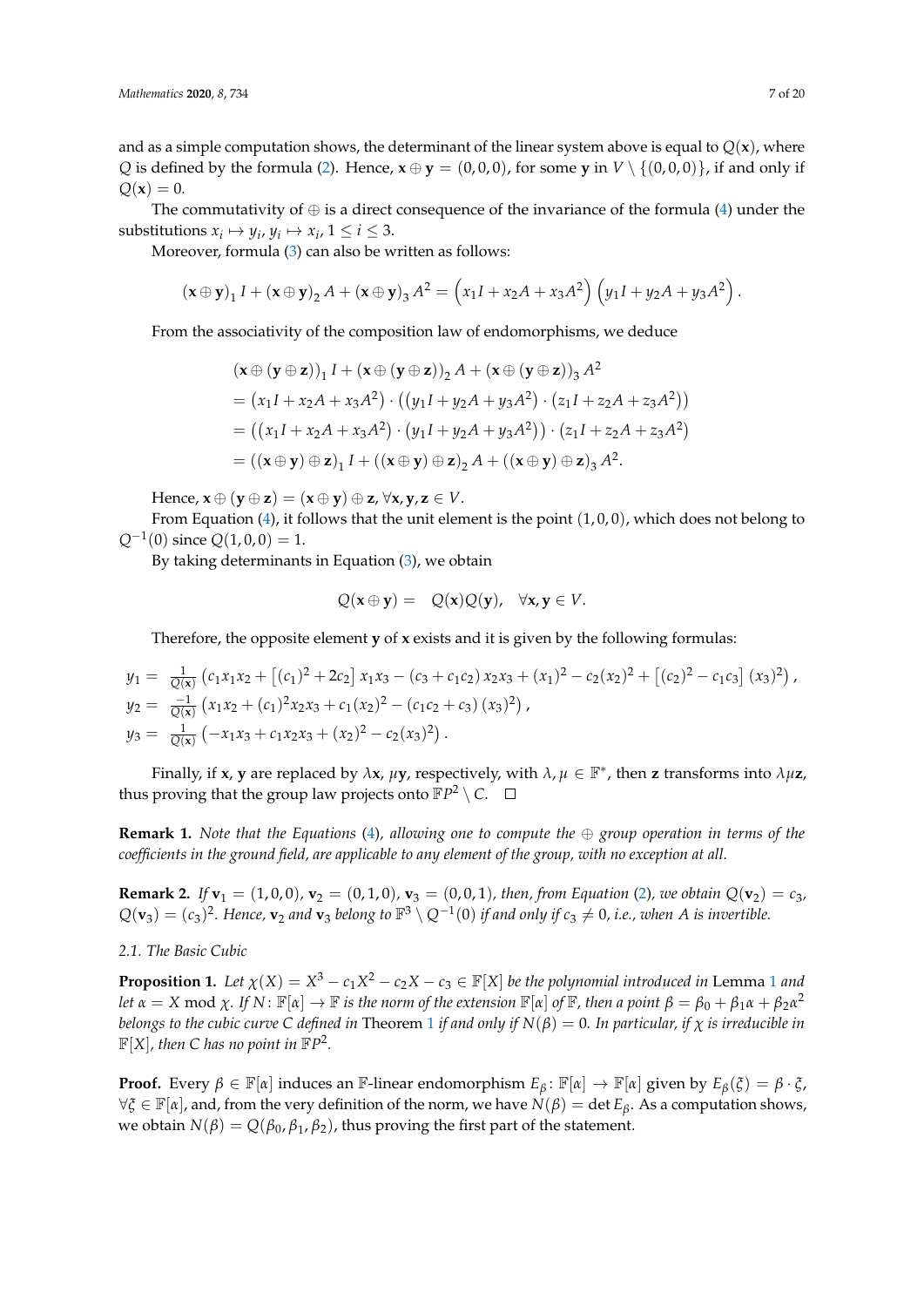Moreover,  $\chi$  is irreducible if and only if  $\mathbb{F}[\alpha]$  is a field, and then the only element with norm 0 is in fact  $\mathbf{0} \in \mathbb{F}[\alpha]$ . To see this, assume on the contrary that  $N(\mathbf{x}) = 0$ , with  $\mathbf{x} \neq \mathbf{0}$  and  $\mathbf{x} \in \mathbb{F}[\alpha]$ . Since the norm is a group homomorphism, we can write

$$
1 = N(1) = N(x \cdot x^{-1}) = N(x) \cdot N(x^{-1}) = 0 \cdot N(x^{-1}) = 0,
$$

which is a contradiction. Consequently, the curve  $C$  has no point in  $\mathbb{F}P^2$ .

**Corollary 1.** *The polynomial*  $\chi$  *is irreducible in*  $\mathbb{F}[X]$  *if and only if the cubic* C *is irreducible.* 

**Proof.** Actually, if  $\chi$  factors in  $\mathbb{F}[X]$ , say  $X^3 - c_1X^2 - c_2X - c_3 = (X - h)(X^2 + kX + l)$ , with  $h, k, l \in \mathbb{F}$ , then we have

$$
Q(\mathbf{x}) = [(x_1)^2 + (k^2 - 2l)x_1x_3 + l(x_2)^2 - klx_2x_3 + l^2(x_3)^2 - kx_1x_2][x_1 + hx_2 + h^2x_3].
$$

Conversely, if  $\chi$  is irreducible in  $\mathbb{F}[X]$ , then, according to the second part of Proposition [1,](#page-6-0) the only solution to the cubic equation  $Q(x) = 0$  is  $x = 0$ . Hence, Q must be irreducible, as a reducible cubic admits non-trivial solutions in the ground field.  $\square$ 

**Corollary 2.** *If the characteristic polynomial χ of A is irreducible in* F[*X*]*, then there is no linear transformation*  $(\lambda_{ij})_{i,j=1}^3 \in GL(\mathbb{F}, 3)$  *reducing the polynomial* Q defined in [\(2\)](#page-5-1) to Weierstrass form.

**Proof.** Replacing  $x_j$  by  $X_j = \sum_{i=1}^3 \lambda_{ij} x_i$ ,  $1 \le j \le 3$ , in [\(2\)](#page-5-1), we obtain a cubic  $\overline{Q}$ , which is in Weierstrass form (see [\[34\]](#page-18-12) [§2.1]) if and only if the coefficients *a*, *b*, and *c* of the terms  $(x_3)^3$ ,  $(x_1)^2x_2$ , and  $x_1(x_2)^2$ , respectively, vanish. As a computation shows, we have  $a = \overline{Q}(\lambda_{31}, \lambda_{32}, \lambda_{33})$ , and we can conclude by applying Proposition [1.](#page-6-0)  $\square$ 

#### *2.2. Cyclicity*

<span id="page-7-0"></span>**Theorem 2.** *If*  $\mathbb{F}_q$  *is a finite field of characteristic different from* 2 *or* 3 *and the polynomial*  $\chi(X) = X^3 c_1X^2 - c_2X - c_3$  $c_1X^2 - c_2X - c_3$  $c_1X^2 - c_2X - c_3$  *introduced in* Lemma 1 *is irreducible in*  $\mathbb{F}_q[X]$ *, then the group*  $\mathbb{G} = (\mathbb{F}_qP^2, \oplus)$  *is cyclic.* 

**Proof.** Since char  $\mathbb{F}_q \neq 2, 3$ , the polynomial  $\chi$  is separable and in its splitting field  $\mathbb{F}'_q$  we have  $\chi(X)$  $(X - \alpha_1)(X - \alpha_2)(X - \alpha_3)$ , the roots  $\alpha_1$ ,  $\alpha_2$ ,  $\alpha_3$  being pairwise distinct, and in a certain basis of  $\mathbb{F}_q' \otimes_{\mathbb{F}_q} V$ the matrix of *A* is given by the formula [\(1\)](#page-5-4). As the Galois group  $G(\mathbb{F}_q'/\mathbb{F}_q)$  acts transitively on the roots of *χ*, there exist two automorphisms such that  $\sigma_2(\alpha_1) = \alpha_2$  and  $\sigma_3(\alpha_1) = \alpha_3$ . If  $\beta = \beta_1 + \beta_2\alpha_1 + \beta_3(\alpha_1)^2$ ,  $\beta_i \in \mathbb{F}_q$ ,  $1 \le i \le 3$ , is an element in  $\mathbb{F}_q[\alpha_1] \cong \mathbb{F}_{q^3}$ , then, for every positive integer *n*, we have

$$
(\beta_1 I + \beta_2 A + \beta_3 A^2)^n = \begin{pmatrix} \beta^n & 0 & 0 \\ 0 & \sigma_2(\beta^n) & 0 \\ 0 & 0 & \sigma_3(\beta^n) \end{pmatrix}.
$$

Consequently, if  $\beta$  is a generator of the multiplicative group  $(\mathbb{F}_{q^3})^*$ , then the vector  $(\beta_1, \beta_2, \beta_3)$ generates the group  $((\mathbb{F}_q)^3 \setminus \{(0,0,0)\},\oplus)$  and its corresponding projective point  $[\beta_1, \beta_2, \beta_3] =$  $(\beta_1, \beta_2, \beta_3) \mod \mathbb{F}_q^*$  generates the group  $\mathbb{G}$ , with  $\mathbb{F}_q P^2 = ((\mathbb{F}_q)^3 \setminus \{(0, 0, 0)\}) / \mathbb{F}_q^*$ .

<span id="page-7-1"></span>**Remark 3.** *It is important to keep in mind that the implication in Theorem [2](#page-7-0) works only in the way in which it is worded. If one selects a generator of the group* G*, it will in general be a generator of only a subgroup of the whole* (F*<sup>q</sup>* 3 ) <sup>∗</sup> *group. Consequently, when choosing a generator for* G*, it is convenient to pick it from the set of* generators in  $(\mathbb{F}_{q^3})^*$  and, after that, project it onto  $\mathbb{F}_{q}P^2$ .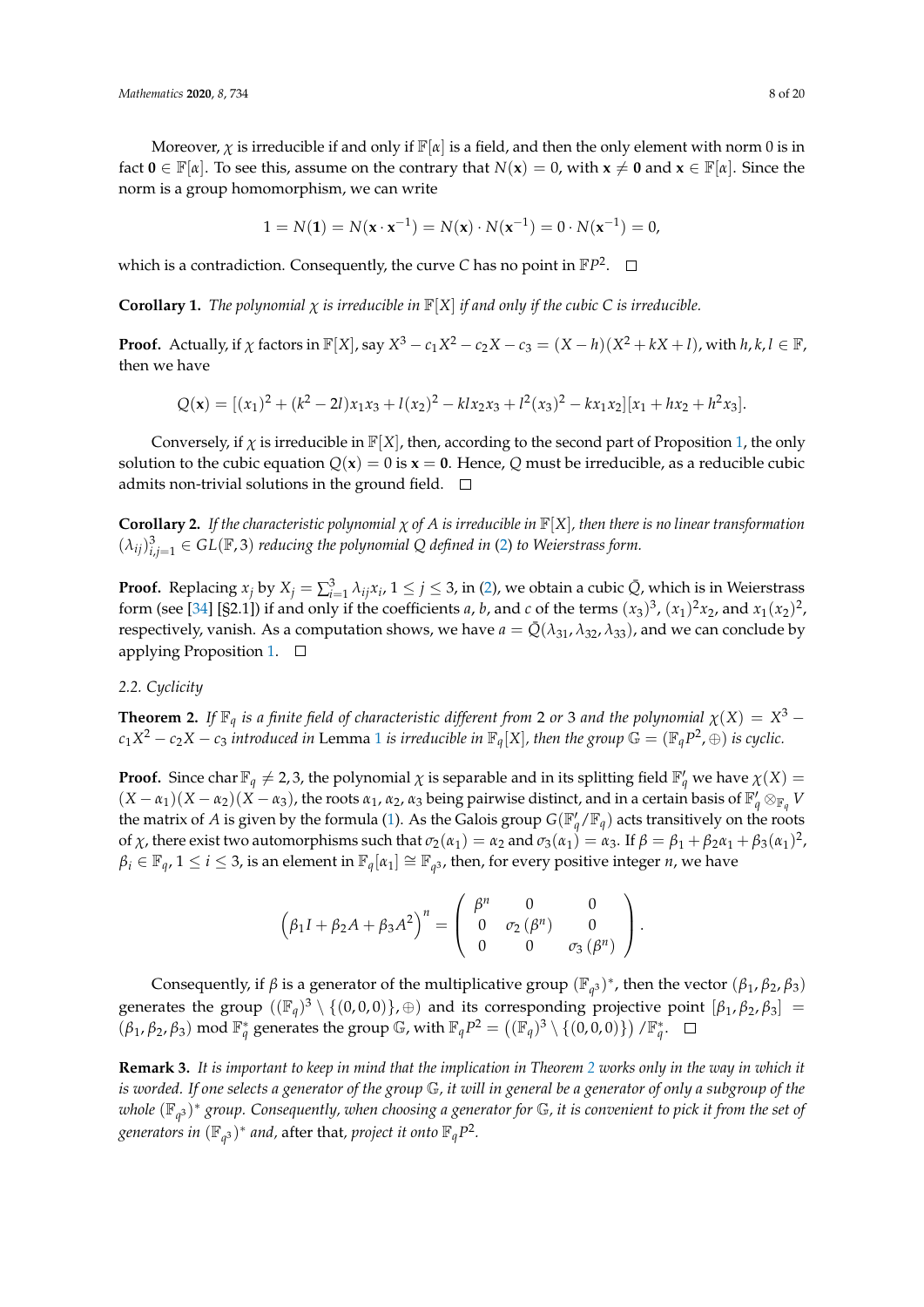**Remark 4.** As the order of the group  $\mathbb{G} = (\mathbb{F}_q P^2, \oplus)$  $\mathbb{G} = (\mathbb{F}_q P^2, \oplus)$  $\mathbb{G} = (\mathbb{F}_q P^2, \oplus)$  is  $q^2 + q + 1$ , the statement of Theorem 2 means that *there exists an element*  $\beta \in \mathbb{G}$  *of order*  $q^2 + q + 1$ *. According to the proof of Theorem [2,](#page-7-0) this is equivalent to saying that the matrix A in [\(1\)](#page-5-4) is of order*  $q^2+q+1$  *in the linear group*  $GL(\mathbb{F}_q,3)$ *. A classical result (see [\[35\]](#page-18-13) [Theorem, p. 379]) states that such a collineation always exists, but we need a direct proof of this fact to be able to apply it below in Section [3.1;](#page-8-1) see also [\[36\]](#page-18-14) [Proposition 2.1].*

**Remark 5.** *When the polynomial*  $\chi$  *is reducible, experimental tests carried out in the prime field*  $\mathbb{F}_p$  *show that the projective cubic curve* C *defined as*  $Q(x) = 0$  *has a number of points from the set*  $\{p+2, 2p+1, 3p, p+1\}$  *only.* 

*Since the projective space*  $\mathbb{F}_p P^2$  *has a total of*  $p^2 + p + 1$  *points, the group*  $(\mathbb{F}_p P^2 \setminus C, \oplus)$  *is left, respectively,*  $with \{p^2 - 1, p^2 - p, (p - 1)^2, p^2\}$  points.

*If the number of points of C is either*  $p + 2$  *or*  $2p + 1$ *, then the group*  $(\mathbb{F}_p P^2 \setminus C, \oplus)$  *is still cyclic, and has the expected number of generators, namely, either*  $\varphi(p^2-1)$  *<i>or*  $\varphi(p^2-p)$ *, respectively, where*  $\varphi$  *is Euler's totient function.*

*However, none of the other two possibilities give rise to a cyclic group. Rather, for the case where C has* 3*p points, there appears a number of cyclic groups, whose cardinalities are the divisors of p* − 1*; it is important to remark that the total number of points left for the group is precisely*  $(p-1)^2$ *. Thus, the group*  $(\mathbb{F}_p P^2 \setminus C,\oplus)$ *can be decomposed as a direct sum of a number of cyclic groups such that the product of their cardinalities is*  $(p-1)^2$ .

As for the case when C has  $p+1$  points, the group  $(\mathbb{F}_p P^2\setminus\subset,\oplus)$  is not cyclic either and can be decomposed *as a direct sum of* 2 *cyclic groups with p points each. Remark that now the total number of points left for the group is p*<sup>2</sup> *, so again the numbers of points of the cyclic groups of this case match the divisors of p.*

**Remark 6.** *Hasse's theorem states [\[37\]](#page-18-15)* [Theorem 4.1] that the number of points in an elliptic curve  $E(\mathbb{F}_q)$  $\text{vertices that } |#E(\mathbb{F}_q) - (q+1)| \leq 2\sqrt{q}, \text{ i.e., } #E(\mathbb{F}_q) = O(q).$  However, the projective space in our proposal *has O*(*q* 2 ) *points, thus rendering brute-force and known-message attacks much more difficult.*

#### <span id="page-8-0"></span>**3. A Cryptographic Protocol**

We have presented the group  $\mathbb{G} = (\mathbb{F}_q P^2, \oplus)$  and the conditions under which it is cyclic. In this section, we will show how this group can be profited as a basic building block for cryptographic applications, and we will assess its cryptographic security level.

We resort to current state-of-the-art algorithms deployed to attack the discrete logarithm problem. Among them, index-calculus algorithm stands out since it displays a subexponential expected running time.

Equipped with these tools, we will show how this group permits us to set up a basic, à la Diffie-Hellman, key-exchange protocol, and what cryptographic security is to be expected from it. Actually, we will present the range in which the protocol setup parameters should lie in order to achieve a certain security level.

We also provide an experimental setup that we have carried out in order to obtain computation times for the new group operation on a real setting, along with a comparison with computation times required to sum points on elliptic curves.

First of all, we establish the computational security of the mathematical problem defined over the cyclic group considered. Later on, as an example of cryptographic protocol, we present a Diffie-Hellman-like key agreement protocol.

## <span id="page-8-1"></span>3.1. Equivalence of DLP in  $\mathbb G$  and  $(\mathbb{F}_{q^3})^*$

<span id="page-8-2"></span>**Proposition 2.** Let  $\mathbb{F}_q$  be a finite field of characteristic  $\neq$  2 or 3. Assume the polynomial  $\chi(X) = X^3 - c_1 X^2 - c_2 X^2$  $c_2X - c_3$  *in* Lemma [1](#page-4-1) *is irreducible in*  $\mathbb{F}_q[X]$ *, and let*  $\alpha \in \mathbb{F}_{q^3}$  *be a root of*  $\chi$ *.*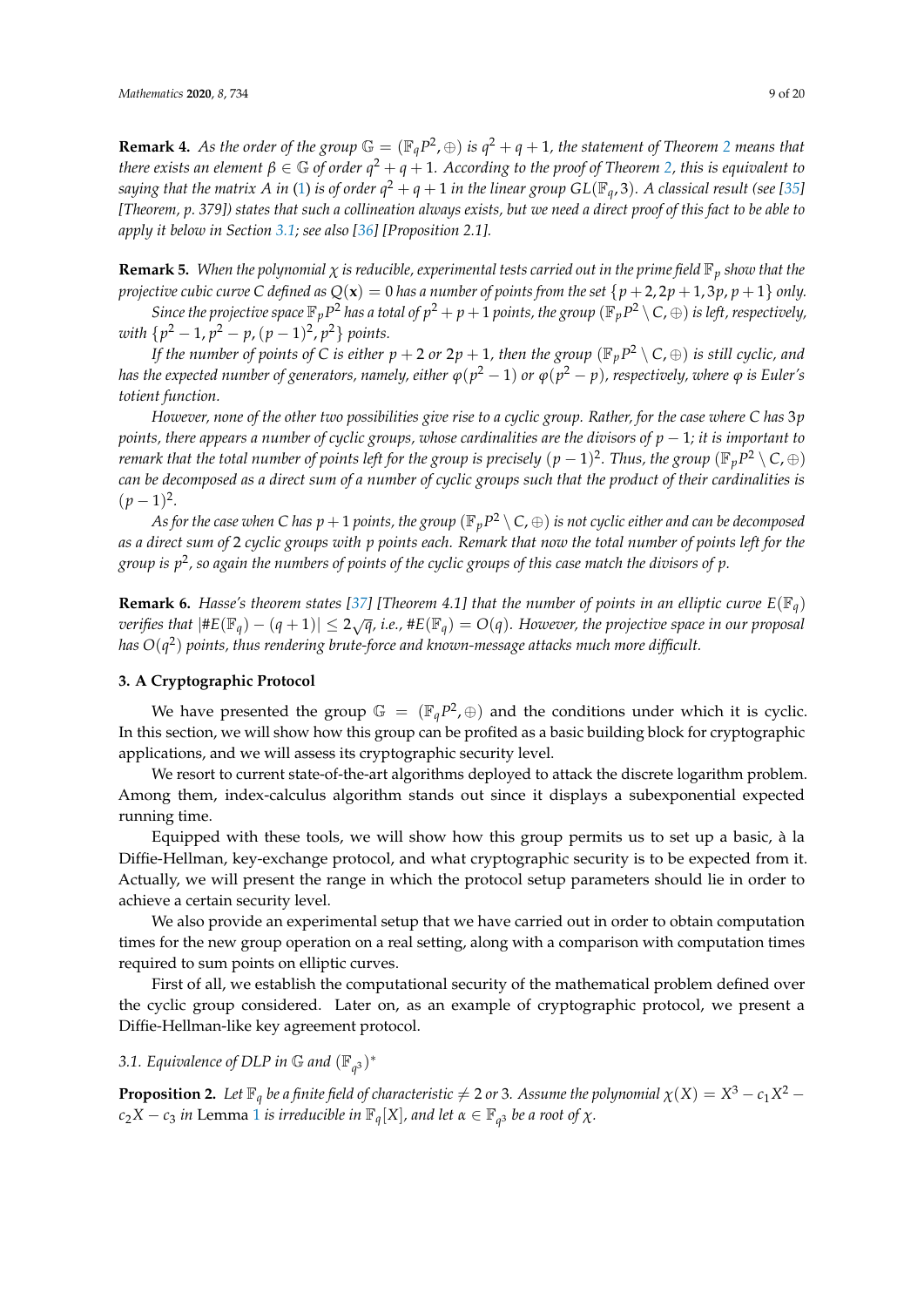*If* (*γ*1, *γ*2, *γ*3) *is a generator of the group* ((F*q*) <sup>3</sup> \ {(0, 0, 0)}, <sup>⊕</sup>) *and* (*β*1, *<sup>β</sup>*2, *<sup>β</sup>*3) *belongs to this group, then*  $n \in \mathbb{N}$  *is a solution to the equation* 

$$
(\beta_1, \beta_2, \beta_3) = (\gamma_1, \gamma_2, \gamma_3) \oplus \stackrel{(n)}{\dots} \oplus (\gamma_1, \gamma_2, \gamma_3),
$$

*if and only if n is a solution to the equation*  $\beta = \gamma^n$  *in the multiplicative group*  $(\mathbb{F}_{q^3})^*$ *, where*  $\beta = \beta_1 + \beta_2\alpha + \beta_3\beta$  $\beta_3$ *α*<sup>2</sup>, and  $\gamma = \gamma_1 + \gamma_2$ *α* +  $\gamma_3$ *α*<sup>2</sup>.

*Therefore, the DLP in the group*  $((\mathbb{F}_q)^3 \setminus \{(0,0,0)\}, \oplus)$  *is equivalent to the DLP in*  $(\mathbb{F}_{q^3})^*$ *.* 

**Proof.** Letting  $\alpha = \alpha_1$ , the statement follows from the matrix formula in the proof of Theorem [2](#page-7-0) taking the very definition of the group law  $\oplus$  by formula [\(3\)](#page-5-0) into account.  $\square$ 

In the present case, Proposition [2](#page-8-2) states the "equivalence" because the reduction of problems (see, for example, [\[38\]](#page-18-16) [p. 5], [\[39\]](#page-18-17) [Ch. 8]) works both ways, namely, DLP in the group  $((\mathbb{F}_q)^3 \setminus \{(0,0,0)\},\oplus)$ reduces to the DLP in  $(\mathbb{F}_{q^3})^*$  and the other way around. Hence, Proposition [2](#page-8-2) proves that the use of the group  $\mathbb{G} = (\mathbb{F}_q P^2, \oplus)$  is safe for standard implementations in PKC (e.g., see [\[34\]](#page-18-12) [§1.6]), since the security it provides is equivalent to that of DLP in  $(\mathbb{F}_{q^3})^*$  $(\mathbb{F}_{q^3})^*$  $(\mathbb{F}_{q^3})^*$ , as long as the caveat stated in Remark 3 is taken into account.

In terms of cryptanalysis, logarithms in  $\mathbb G$  can be computed using "generic" algorithms, i.e., those that assume no particular structure in (or extra knowledge of) the group. The most popular ones are Pohlig-Hellman (which reduces the computation in the whole group to the computation of the logarithm in all subgroups of prime order of G), Shank's Baby Step/Giant Step, and Pollard's Rho algorithm. All of them need an exponential computation time.

However, there exists the so-called index-calculus algorithm, which is much faster as it is able to compute discrete logarithms in the multiplicative group of a finite field in subexponential time (see, e.g., [\[40\]](#page-18-18)). Since the operations in the proposed group  $\mathbb{G} = (\mathbb{F}_q P^2, \oplus)$  can be efficiently transferred to those in  $(\mathbb{F}_{q^3})^*$ , it follows that index-calculus algorithm can be applied to the multiplicative group of the latter. This fact does not render the group operation automatically useless in the face of possible cryptographic applications, as long as proper key lengths are utilized.

For general finite fields, such as the proposed one, with a multiplicative group of size *N*, current state-of-the-art algorithms (including index-calculus) report computation times of

<span id="page-9-0"></span>
$$
L_N(\alpha, c) = \exp\left((c + o(1))(\log N)^{\alpha}(\log \log N)^{1-\alpha}\right),\tag{5}
$$

where *α* and *c* are parameters in the ranges 0 < *α* < 1 and *c* > 0 (sometimes *c* is omitted and we default to *L*<sub>*N*</sub>(*α*)). Actually, *α* drives the transition from an exponential-time algorithm (when *α* approaches 1) to a pure polynomial-time algorithm (as *α* tends to 0).

The first subexponential algorithms had complexity  $L_N(1/2)$  and applied only to prime fields. Soon  $L_N(1/3)$  was achieved for any finite field, with values for *c* ranging from  $(64/3)^{1/3}$  for fields with high characteristic to  $(128/9)^{1/3}$  for medium characteristic. When dealing with small characteristic fields, recent research brought down the complexity to  $L_N(1/4)$  [\[41\]](#page-18-19) and even to quasi-polynomial time [\[42](#page-18-20)[,43\]](#page-18-21). If the group size is  $N = p^n$ , and we write  $p = L_{p^n}(l_p)$ , then the characteristic is considered "small", "medium-sized" or "large" depending on whether  $l_p \leq 1/3$ ,  $1/3 < l_p < 2/3$ , or  $l_p \geq 2/3$ , respectively.

In any case, the previous results have been applied in practice and several cryptanalysis have been successfully carried out (see [\[44](#page-18-22)[,45\]](#page-18-23)), so it seems sensible to avoid using small characteristics and also extensions of moderate characteristic included in the range threatened by recent cryptanalytic techniques [\[42](#page-18-20)[,43](#page-18-21)[,46\]](#page-19-0). However, these algorithms are heuristic and are proved to work only for certain particular cases, not difficult to circumvent: for example, if one has  $N = p^n$ , it suffices to choose both  $p$ and *n* to be prime in order to thwart both [\[42](#page-18-20)[,43\]](#page-18-21). For a detailed account of history and current status, see  $[47]$  (in particular §4.2), and  $[48]$ .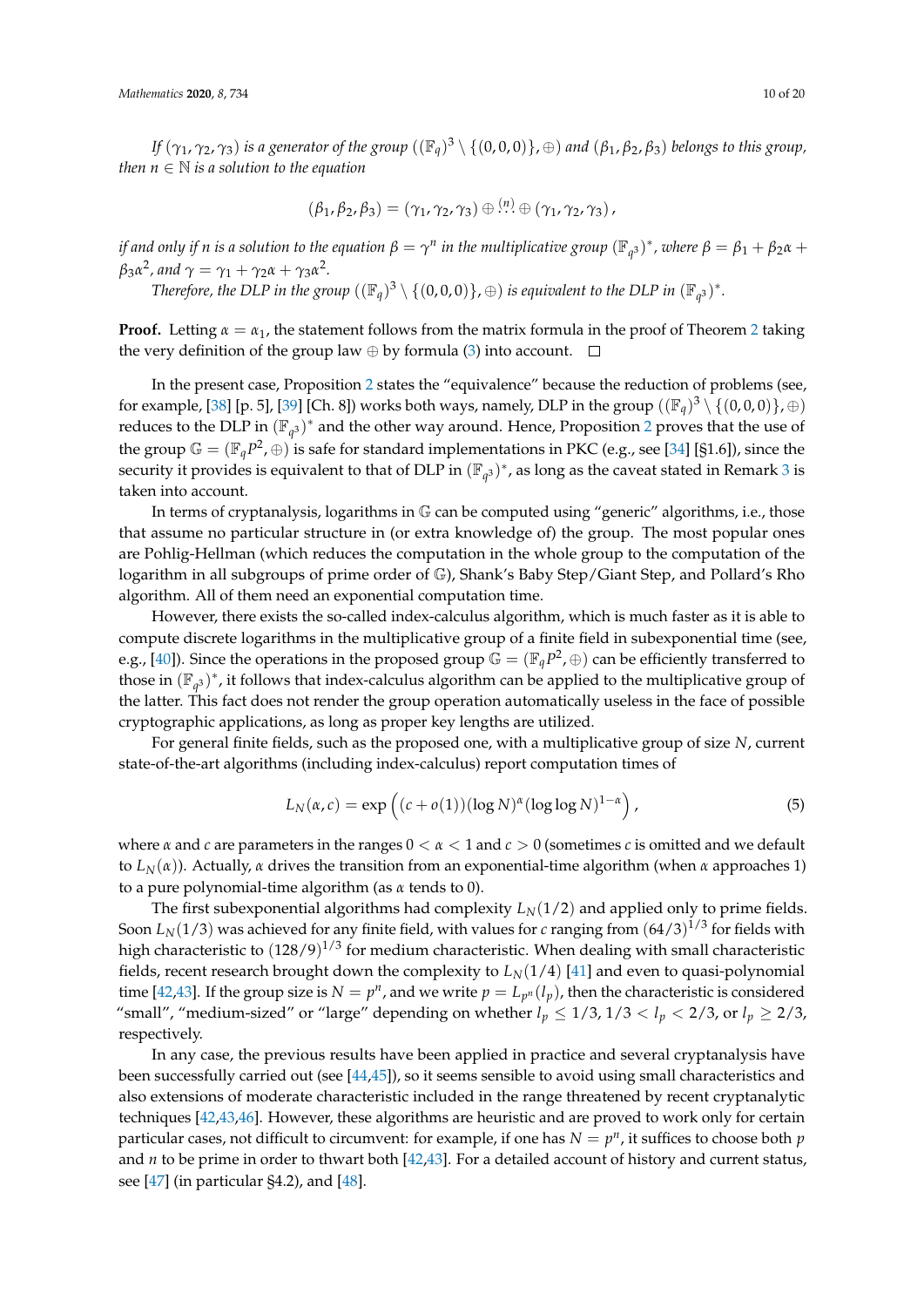Our proposal is to use a group  $\mathbb G$  of prime order  $n = q^2 + q + 1$ , over a ground field  $\mathbb F_q$ . Using formula  $(5)$ , we can compute how many elements in  $\mathbb{G}$  provide a given security level. Since the number of elements is roughly the square of the value of *q*, it follows that *q* can be represented with only one half of the bits needed for *n*. This has a direct impact on the computation time of the ⊕ operation in  $\mathbb{G}$ , since it is performed in  $\mathbb{F}_q$  (see Equation [\(4\)](#page-5-2) and cost analysis in Section [3.4\)](#page-11-0).

#### *3.2. System Setup and System Parameters for a Key Agreement Protocol*

The group  $\mathbb{G} = (\mathbb{F}_q P^2, \oplus)$  lends readily itself as a building block for standard cryptographic applications to be constructed upon it. One of such applications is a Diffie-Hellman-like key agreement protocol, which will be described in the following sections.

In the sequel, we provide the necessary steps to set up the system. Moreover, the users also need to fix some system parameters.

#### **System Setup**

To set up the system, the following steps are in order:

- 1. Choose a ground field  $\mathbb{F}_q$  with characteristic different from 2 or 3, such that  $\ell = q^2 + q + 1$  is prime.
- 2. Select elements  $c_1$ ,  $c_2$ ,  $c_3 \in \mathbb{F}_q$  such that the polynomial

$$
\chi(X) = X^3 - c_1 X^2 - c_2 X - c_3
$$

is irreducible in  $\mathbb{F}_q[X].$ 

- 3. Consider  $\mathbb{F}_q$ <sup>3</sup>  $\simeq \mathbb{F}_q[X]/(\chi(X))$ . Select  $\alpha \in (\mathbb{F}_{q^3})^*$  such that it is a generator of  $(\mathbb{F}_{q^3})^*$ .
- 4. Compute the coordinates of  $\alpha$  seen as a vector over  $\mathbb{F}_q$ , which will be denoted as  $(\alpha_1, \alpha_2, \alpha_3) \in$  $(\mathbb{F}_q)^3 \setminus \{ (0, 0, 0) \}.$
- 5. Consider a projection  $\pi$ :  $(\mathbb{F}_q)^3 \setminus \{(0,0,0)\} \to \mathbb{F}_q P^2$ , such that  $[\beta_1, \beta_2, \beta_3] = \pi(\alpha_1, \alpha_2, \alpha_3)$ , and  $Q(\beta_1, \beta_2, \beta_3) = 1.$

Observe that  $N(\alpha) = Q(\alpha_1, \alpha_2, \alpha_3)$  (see proof of Proposition [1\)](#page-6-0). If we compute  $a = N(\alpha)^{-e}$ , where  $e = 3^{-1} \pmod{q-1}$ , we have that  $N(a\alpha) = 1$ . Therefore, the projection  $\pi$  consists simply in computing  $\beta_i = a\alpha_i$ , for  $1 \leq i \leq 3$ .

Defining the projection  $\pi$  in this way is convenient, since it automatically gives rise to a generator in  $\mathbb{F}_q P^2$  with a unitary norm*,* which means that all the elements generated by it will enjoy also a unitary norm.

Remark en passant that the previous device works only if <sup>3</sup> is invertible in <sup>Z</sup>*q*−1. Fortunately, this is always the case since otherwise the following implications hold:  $3|(q-1) \Rightarrow q \equiv 1$ (mod 3)  $\Rightarrow$   $\ell = q^2 + q + 1 \equiv 0 \pmod{3}$  and the latter equation would contradict the fact that we chose  $\ell$  as a prime.

**Remark 7.** *In order to save space, we can always find an irreducible*  $\chi$  *such that*  $c_1 = 0$ *. Obviously,*  $c_3$  *cannot be* 0, but we may wonder whether we could in addition take  $c_2 = 0$ . However, this is not possible according *to [\[49\]](#page-19-3) (Lemma 7). The latter reference studies the number of irreducible binomials*  $X^t - a \in \mathbb{F}_q[X]$ *, with*  $a \in \mathbb{F}_q^*$ *, and concludes that the number of such irreducible binomials*  $N_t(q)$  *is* 

$$
N_t(q) = \begin{cases} \frac{\varphi(t)}{t}(q-1), & \text{if } \text{rad}_4(t) \mid (q-1), \\ 0, & \text{otherwise.} \end{cases}
$$

*The largest square-free number that divides*  $t \neq 0$  *is denoted by rad(t) and* 

$$
rad_4(t) = \begin{cases} rad(t) & if 4 \nmid t \\ 2rad(t) & otherwise. \end{cases}
$$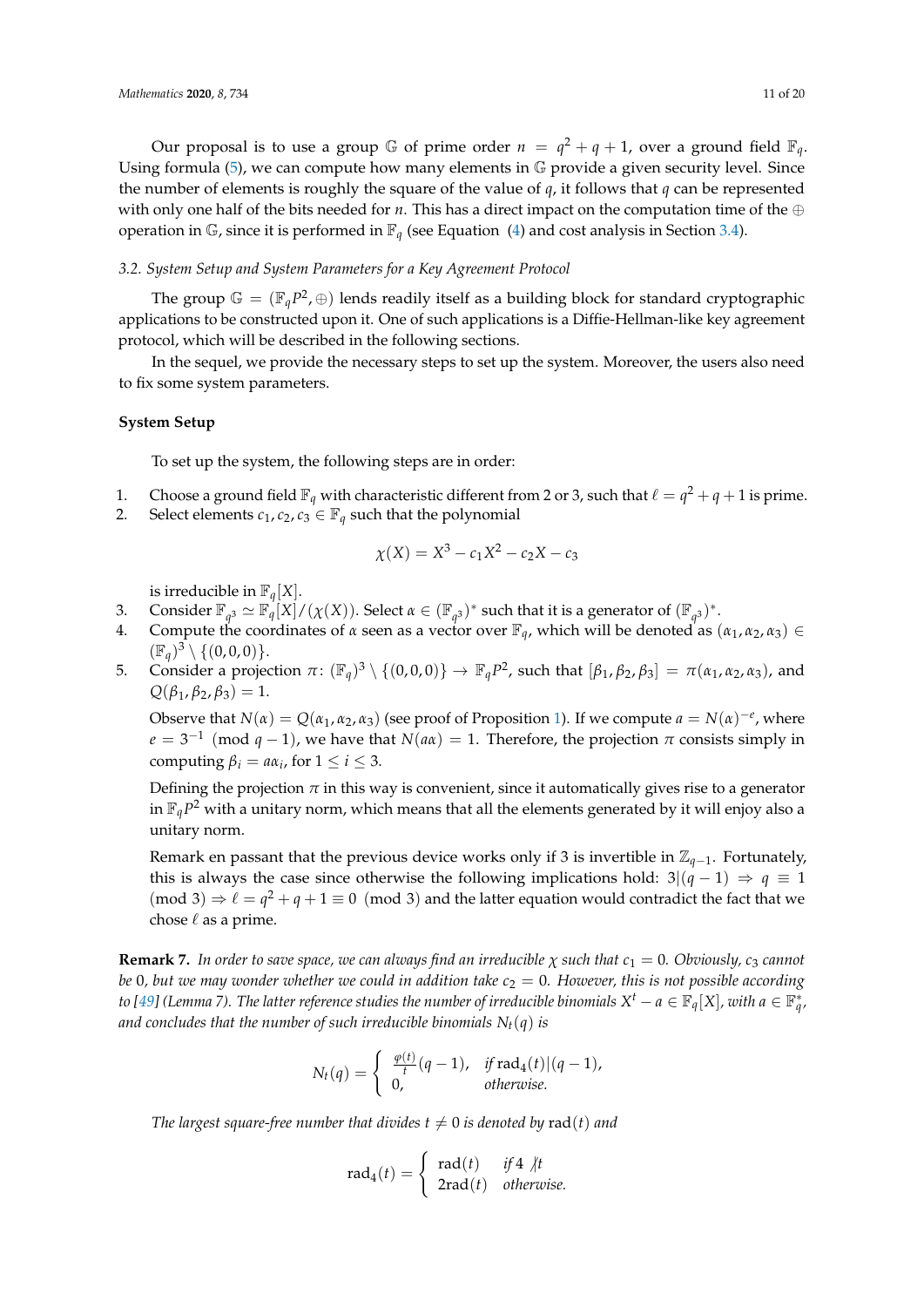*For our case, t*  $=$  *3, hence*  $\mathrm{rad}_4(t) =$  *3. However, then*  $N_t(q) = 0$ *, since we chose*  $\ell = q^2 + q + 1$  *to be a prime, thus implying* 3  $/(q - 1)$ *.* 

*Accordingly, we conclude that c*<sup>1</sup> *and c*<sup>2</sup> *cannot be simultaneously taken as* 0*.*

#### **System Parameters**

The system parameters are defined by the set  $S = {\mathbb{F}_q$ ,  $[\beta_1, \beta_2, \beta_3], c_1, c_2, c_3}$ , following the notation and conditions explained above.

#### *3.3. The Key Agreement Protocol*

The key agreement follows the well-known Diffie-Hellman paradigm. Any two users *A*, *B*, willing to agree on a common value, which remains secret, set up a system and agree on its parameters, as stated previously.

The protocol runs as follows:

1. User *A* selects  $n_A \in \mathbb{Z}_\ell$  uniformly at random, with  $\ell = q^2 + q + 1$ , computes

$$
[\gamma_1^A, \gamma_2^A, \gamma_3^A] = \bigoplus^{n_A} [\beta_1, \beta_2, \beta_3] \in \mathbb{F}_q P^2
$$

and sends it to user B.

2. User *B* selects  $n_B \in \mathbb{Z}_\ell$  uniformly at random, computes

$$
[\gamma_1^B, \gamma_2^B, \gamma_3^B] = \bigoplus^{n_B} [\beta_1, \beta_2, \beta_3] \in \mathbb{F}_q P^2
$$

and sends it to user A.

- 3. User *A* computes  $k_A = \bigoplus_{i=1}^{n_A} [\gamma_i^B, \gamma_i^B, \gamma_3^B].$
- 4. User *B* computes  $k_B = \bigoplus^{n_B} [\gamma_1^A, \gamma_2^A, \gamma_3^A].$

According to the definitions, the following equalities clearly hold:

$$
k_A = \bigoplus^{n_A} [\gamma_1^B, \gamma_2^B, \gamma_3^B] = \bigoplus^{n_A} (\bigoplus^{n_B} [\beta_1, \beta_2, \beta_3])
$$
  
= 
$$
\bigoplus^{n_B} (\bigoplus^{n_A} [\beta_1, \beta_2, \beta_3])
$$
  
= 
$$
\bigoplus^{n_B} [\gamma_1^A, \gamma_2^A, \gamma_3^A] = k_B.
$$

Hence, the properties of the operation  $\oplus$  in  $\mathbb G$  ensure that actually  $k_A = k_B$ , which is the common value expected as the output of the protocol.

#### <span id="page-11-0"></span>*3.4. Cost of the* <sup>⊕</sup> *Operation in* <sup>G</sup>

Let *S* and *P* be the number of field operations in order to perform an addition and a multiplication respectively in  $\mathbb{F}_q$ . From the formula [\(4\)](#page-5-2), it follows that the total number of operations for computing **x**  $\oplus$  **y** is equal to 10*S* + 15*P*, once the 2*S* + 3*P* precomputations of *c*<sub>1</sub>*c*<sub>3</sub>, *c*<sub>1</sub>*c*<sub>2</sub> + *c*<sub>3</sub>, and (*c*<sub>1</sub>)<sup>2</sup> + *c*<sub>2</sub> are assumed.

#### *3.5. A Toy Example*

We provide hereafter an example of computing a discrete logarithm by brute-force search. In general, this algorithm is, of course, infeasible, but we choose very small parameters in order to illustrate the operation of the group G.

Let us take the prime field  $\mathbb{F}_p$ , with  $p = 131$ , for which  $p^2 + p + 1 = 17,293$  is also a prime. Accordingly, the group G is cyclic. We set the parameters  $c_1 = 13$ ,  $c_2 = 18$ ,  $c_3 = 73$ , since the polynomial  $\chi(X) = X^3 - 13X^2 - 18X - 73$  is irreducible in  $\mathbb{F}_{131}$ .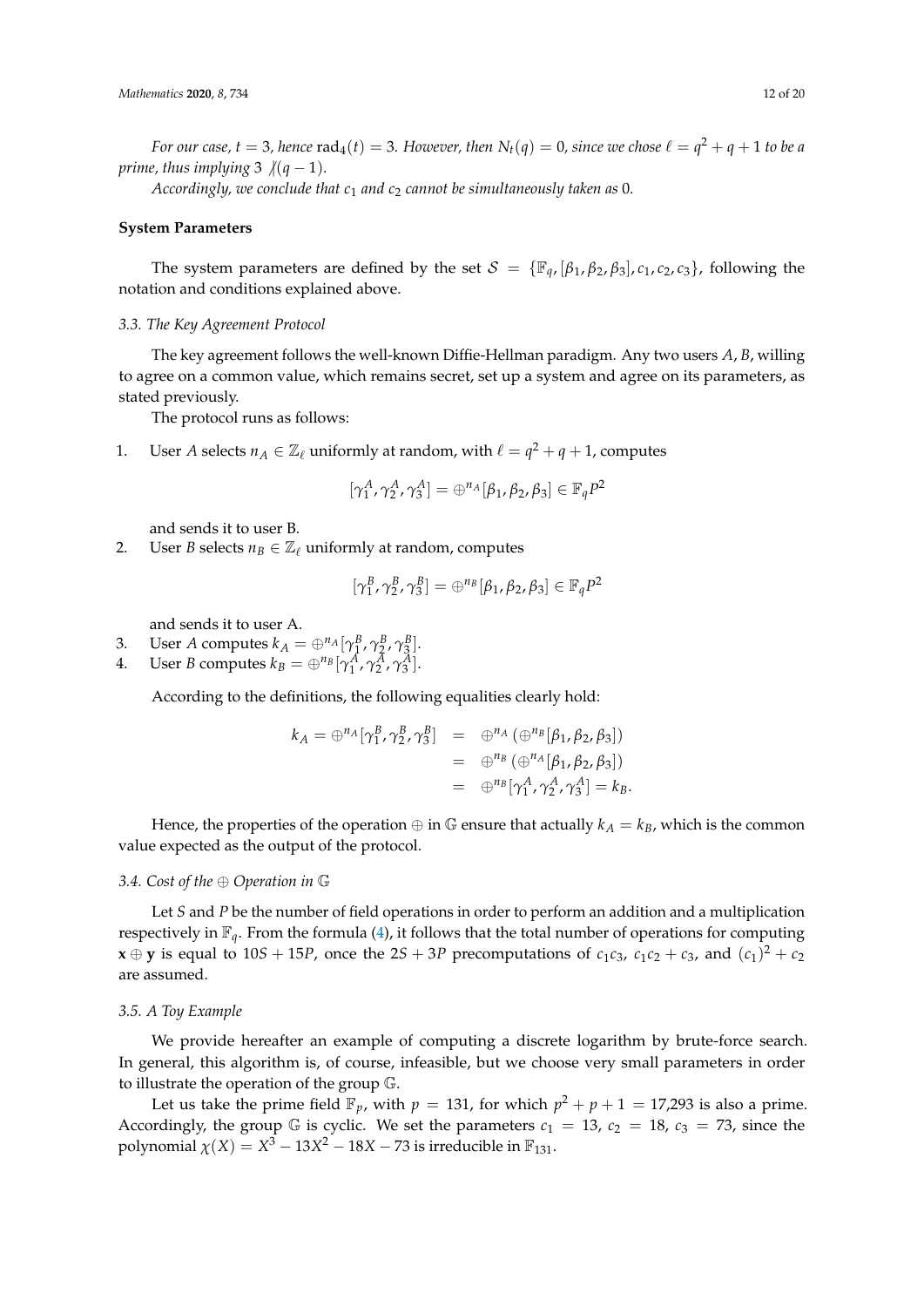We select the element **x** = (126, 16, 1) as a generator in  $(\mathbb{F}_q^3)^*$ . As explained above, it is convenient to project it onto a unitary norm point of  $\mathbb{F}_q P^2$ . To achieve this goal, we perform the following steps:

$$
N(\mathbf{x}) = Q(126, 16, 1) = 90,
$$
  
\n
$$
e = 3^{-1} \pmod{130} = 87,
$$
  
\n
$$
a = 1/N(\mathbf{x})^e = 23,
$$
  
\n
$$
X = \pi(\mathbf{x}) = a \cdot (126, 16, 1) = [16, 106, 23].
$$

Observe that indeed  $Q(16, 106, 23) = 1$ . We choose a target point **y** = (86, 120, 1) and performing a similar computation we get *Y* = [15, 91, 87]. The problem is to find the discrete logarithm of *Y* to the base *X*, i.e., find the integer *n* such that  $Y = \bigoplus^n X$ . Iterating the operation, we carry out an exhaustive search:

$$
[16, 106, 23] \rightarrow [44, 78, 53] \rightarrow [65, 41, 125] \rightarrow [40, 50, 43] \rightarrow
$$
  

$$
[35, 67, 125] \rightarrow [115, 59, 58] \rightarrow [11, 95, 6] \rightarrow [8, 69, 62] \rightarrow
$$
  

$$
[122, 109, 9] \rightarrow [15, 91, 87].
$$

Eventually, we come up with the target point. Since the operation has been iterated ten times, we conclude  $Y = \bigoplus^{10} X$  for this particular pair, so that  $\log_X Y = 10$ . Remark that, to perform each step, it suffices to follow the formula [\(4\)](#page-5-2).

#### *3.6. Experimental Results*

We have conducted several experiments in order to assess the computation time of the  $\oplus$  operation in G. The basic setup consists of selecting prime fields,  $\mathbb{F}_p$ , over which the  $\oplus$  operation will be tested. Observe that, according to formula [\(4\)](#page-5-2), performing the operation boils down to a number of additions and multiplications over the base field; hence, the expected computation time will depend on the size of its elements; informally, *size* (also known as bit length) means the number of bits in the binary representation of such elements. The selected prime fields,  $\mathbb{F}_p$ , will have increasing values for the size of *p*, i.e., increasing bit lengths in the representation of their elements.

Taking the previous considerations into account the experiment is conducted as follows: we take increasing values of *p* and, for each value, we perform all the required computations to add two random points in G, following formula [\(4\)](#page-5-2). We repeat the experiment a large number of times for distinct points and record the mean computation time for each value of *p*.

In order to compare computation times, we repeated the same experiment for the point addition in elliptic curves over  $\mathbb{F}_p$ , using the same range of bit lengths. As before, the idea is selecting random points and adding them using, in particular, projective coordinates according to the formulas given in [\[50\]](#page-19-4) [§13.2.1.b]. Repeating the computation a large number of times, we record the mean computation time for each value of *p*. Choosing the point addition operation in elliptic curves as the term of comparison with the  $\oplus$  operation seems sensible since both operations share a relatively large number of basic operations (namely, additions, multiplications, and inversions) in the ground field.

We implemented the experiments using Java SE Runtime Environment version 1.8.0\_171-b11 and the execution was carried out on an Intel Core i7-4790 platform (Santa Clara, CA, USA) running at 3.60 GHz. We performed the experiment in the range 32–512 bits in steps of 32 bits.

The experiments yielded the results shown in Table [1.](#page-13-0) In each line, the first column represents the number of bits of the binary representation of the elements in  $\mathbb{F}_p$ , the ground field. The second and third columns represent the mean computation time needed to perform the addition of two points in the group  $\mathbb G$  via the operation  $\oplus$ , and in an elliptic curve over  $\mathbb F_p$ , respectively. All the computation times are measured in microseconds.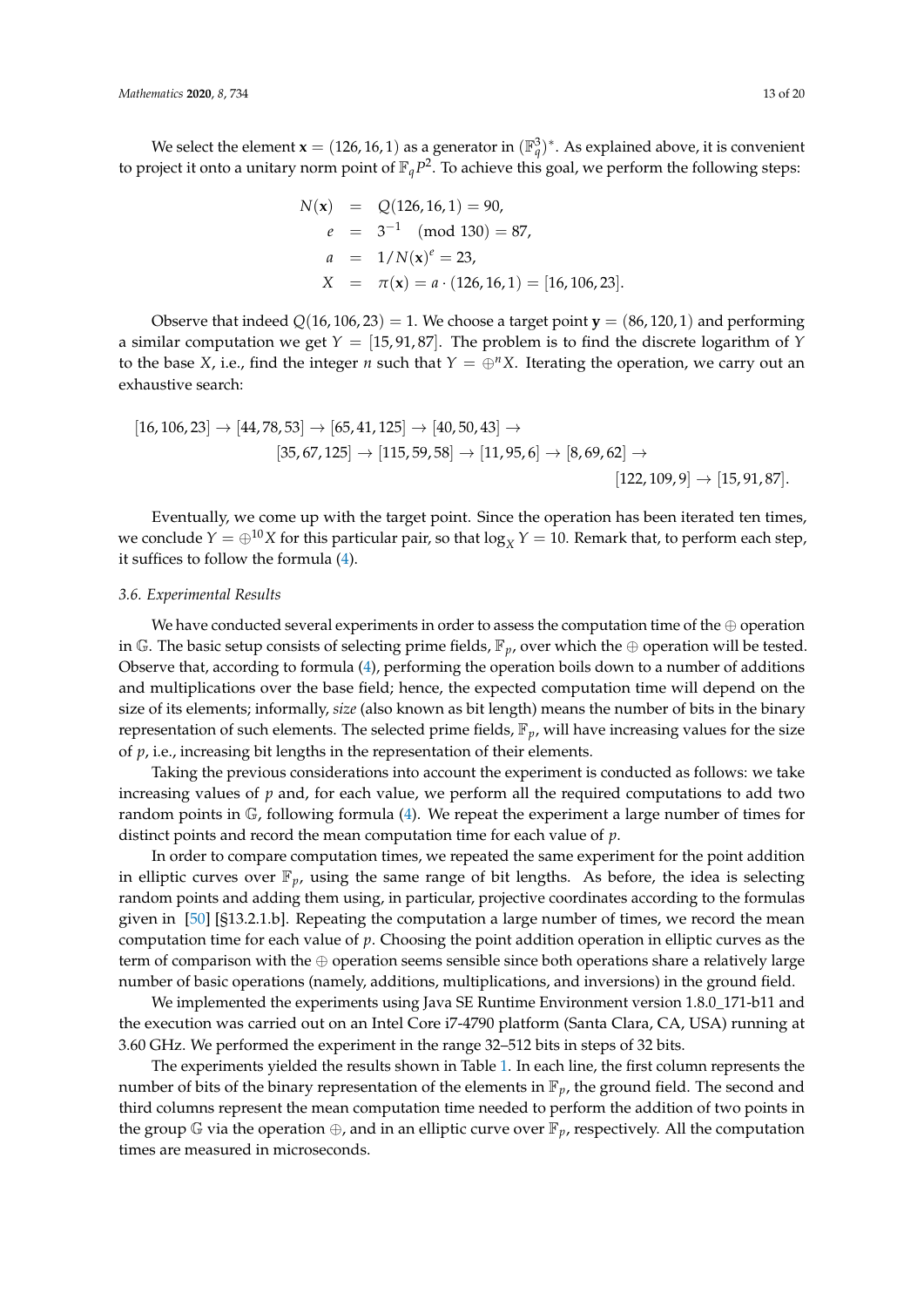<span id="page-13-0"></span>

| <b>Bit Length</b> | $\oplus$ Operation in $\mathbb{G}$ (µs) | Point Addition in Elliptic Curves ( $\mu$ s) |
|-------------------|-----------------------------------------|----------------------------------------------|
| 32                | 1.10306044                              | 1.07039673                                   |
| 64                | 1.68166612                              | 1.97707724                                   |
| 96                | 1.97807208                              | 2.55200463                                   |
| 128               | 2.19050201                              | 2.86859037                                   |
| 160               | 2.52811554                              | 3.35108746                                   |
| 192               | 2.77264771                              | 3.72361810                                   |
| 224               | 3.15689638                              | 4.29066712                                   |
| 256               | 3.36514379                              | 4.65996446                                   |
| 288               | 3.77635547                              | 5.34568703                                   |
| 320               | 4.11391404                              | 5.84153419                                   |
| 352               | 4.60391914                              | 6.43152050                                   |
| 384               | 4.86727126                              | 6.97227992                                   |
| 416               | 5.41008866                              | 7.75588654                                   |
| 448               | 5.77817335                              | 8.32544612                                   |
| 480               | 6.31956718                              | 9.02521134                                   |
| 512               | 6.70272949                              | 9.61432718                                   |
|                   |                                         |                                              |

**Table 1.** Computation time for one single operation in each setting.

Having a visual idea of the results reported in Table [1](#page-13-0) is best achieved by depicting them in a combined graph. To this end, we show in Figure [1](#page-13-1) the graphical representation of the computation times for both operations, as reported in Table [1.](#page-13-0) Both graphs are conveniently labeled so that one of them depicts the computation time for the  $\oplus$  operation in  $\mathbb{G}$ , and the other one depicts the computation time for the point addition in elliptic curves over  $\mathbb{F}_p$ . The *x*-axis represents the bit length of *p* common for both operations.

<span id="page-13-1"></span>

**Figure 1.** Comparison of average computation times for both settings.

The graph pushes to the foreground some interesting remarks:

- The computation times shown in Figure [1](#page-13-1) for both settings show a essentially linear growth, which is convenient in view of practical applications.
- Though the point addition in elliptic curves is slightly slower than the  $oplus$  operation in  $\mathbb G$  for the same bit length over the ground field, they keep a rather constant ratio between them, which is roughly equal to 0.7.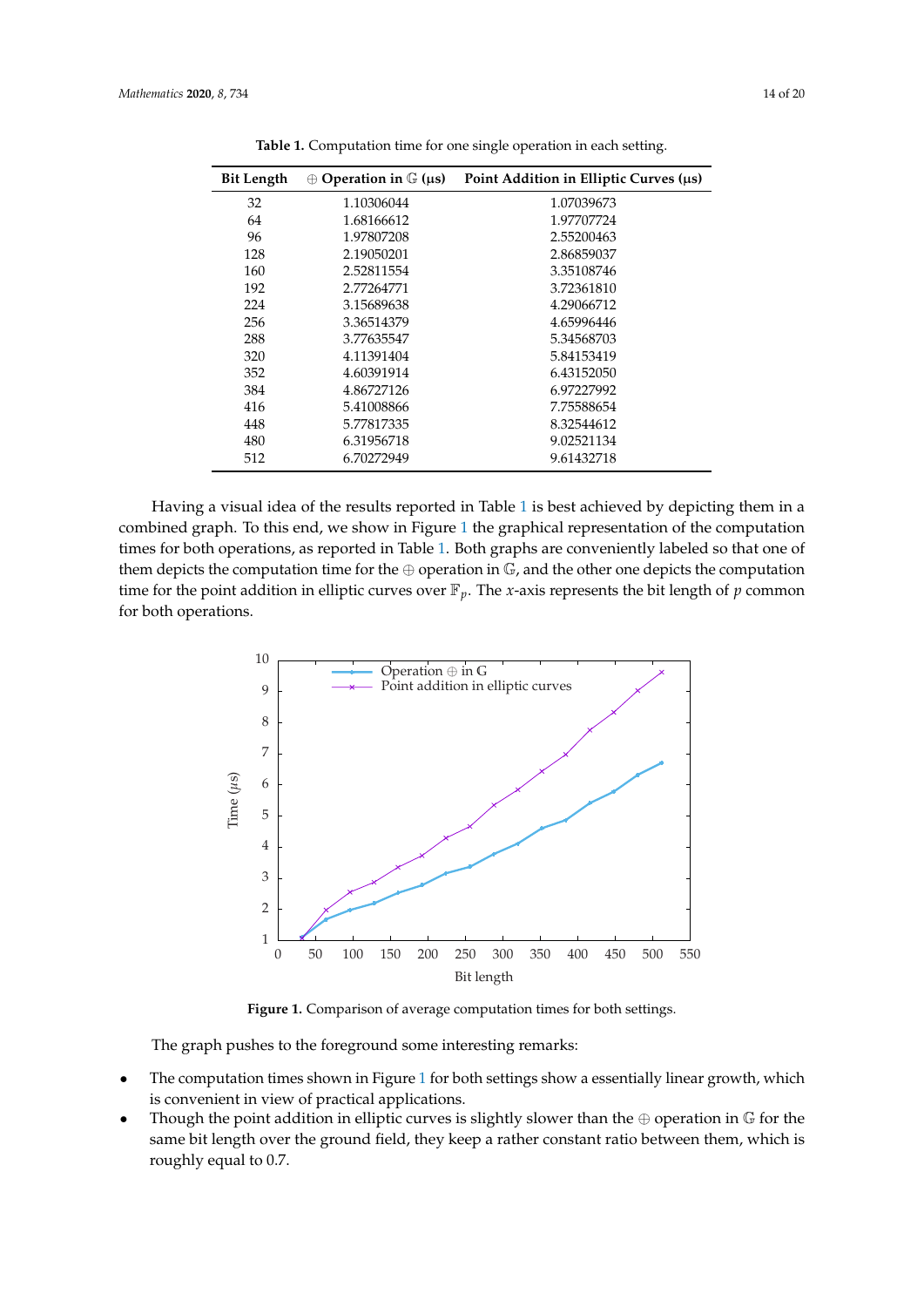#### *3.7. Real World Parameters*

<span id="page-14-1"></span>In order to assess the size for real world parameters, we resort to the recommendations issued by NIST [\[51\]](#page-19-5). These recommendations are based on the knowledge of the execution time of the best algorithms solving any particular problem. We will reproduce here an excerpt of Table [2](#page-14-1) in that reference, which summarizes the bit sizes for the relevant parameters applicable to our proposal.

**Security Strength Group Order Base Field Size** 112 2048 1024 128 3072 1536 192 7680 3840 256 15,360 7680

**Table 2.** Comparable cryptographic strengths.

We explain hereafter the meaning of the columns. To begin with, Security strength represents the binary logarithm of the estimated time taken by the best known algorithm for solving the problem (which is proportional to the number of cryptographic operations), thus breaking the cryptosystem. The center column, labeled as Group order, is related to the group where the cryptosystem is defined; in our case, it is the projective space  $\mathbb{F}_q P^2$  where  $\mathbb{F}_q$  is the base field. In particular, each line in this column represents the binary logarithm of the number of elements in the projective space needed to achieve the security strength indicated in the leftmost column.

Since we propose that the number of points in the projective space is  $n = q^2 + q + 1$ , the base field size (namely, the binary logarithm of *q*) is half the size of *n*, as represented in the rightmost column. Remark that this is a nice feature, since the multiplication cost in the base field is intimately related to the size of the latter.

Finally, the public key consists of one projective point. Since we chose unitary norm for such point, it can be represented with just two elements of the base field. Therefore, public key size is twice as much as the base field size (it needs twice as many bits).

#### <span id="page-14-0"></span>**4. A More Robust System**

The security of the cryptosystem proposed in the previous sections can be increased by extending the theory developed for a field to the case of a unitary commutative ring *R*.

Essentially, we will stick to the ring  $\mathbb{Z}/m\mathbb{Z}$ , where  $m = pq$  is an integer, the product of two primes of similar size, *p* and *q*. We will strain ourselves in order to apply all the concepts developed in the previous sections to this new setting in an attempt to improve the security and efficiency of the proposed scheme.

We will manage to obtain the definition of a group law acting over the direct product of two projective spaces,  $\mathbb{F}_pP^2\times\mathbb{F}_qP^2.$  In this new setting, the security is reinforced since an attacker is forced to sequentially solve an instance of the integer factorization problem and an instance (actually two instances, but they can be parallelized) of the discrete logarithm problem.

In fact, let *M* be a free *R*-module of finite rank and let  $A: M \rightarrow M$  be an *R*-linear map with characteristic polynomial  $\chi_A(X) = \det(XI - \Lambda)$ , *X* being an indeterminate, *I* the identity matrix of order *r* = rank *M*, and Λ the matrix of *A* in an arbitrary basis for *M*. According to [\[52\]](#page-19-6) [III, §8, 11.Proposition 20], the Cayley-Hamilton Theorem holds in this setting, namely  $\chi_A(A) = 0$ .

Hence, if  $M = R^3$  and  $\chi_A(X) = X^3 - c_1 X^2 - c_2 X - c_3$ ,  $c_1, c_2, c_3 \in R$ , then  $A^3 = c_1 A^2 + c_2 A + c_3 I$ .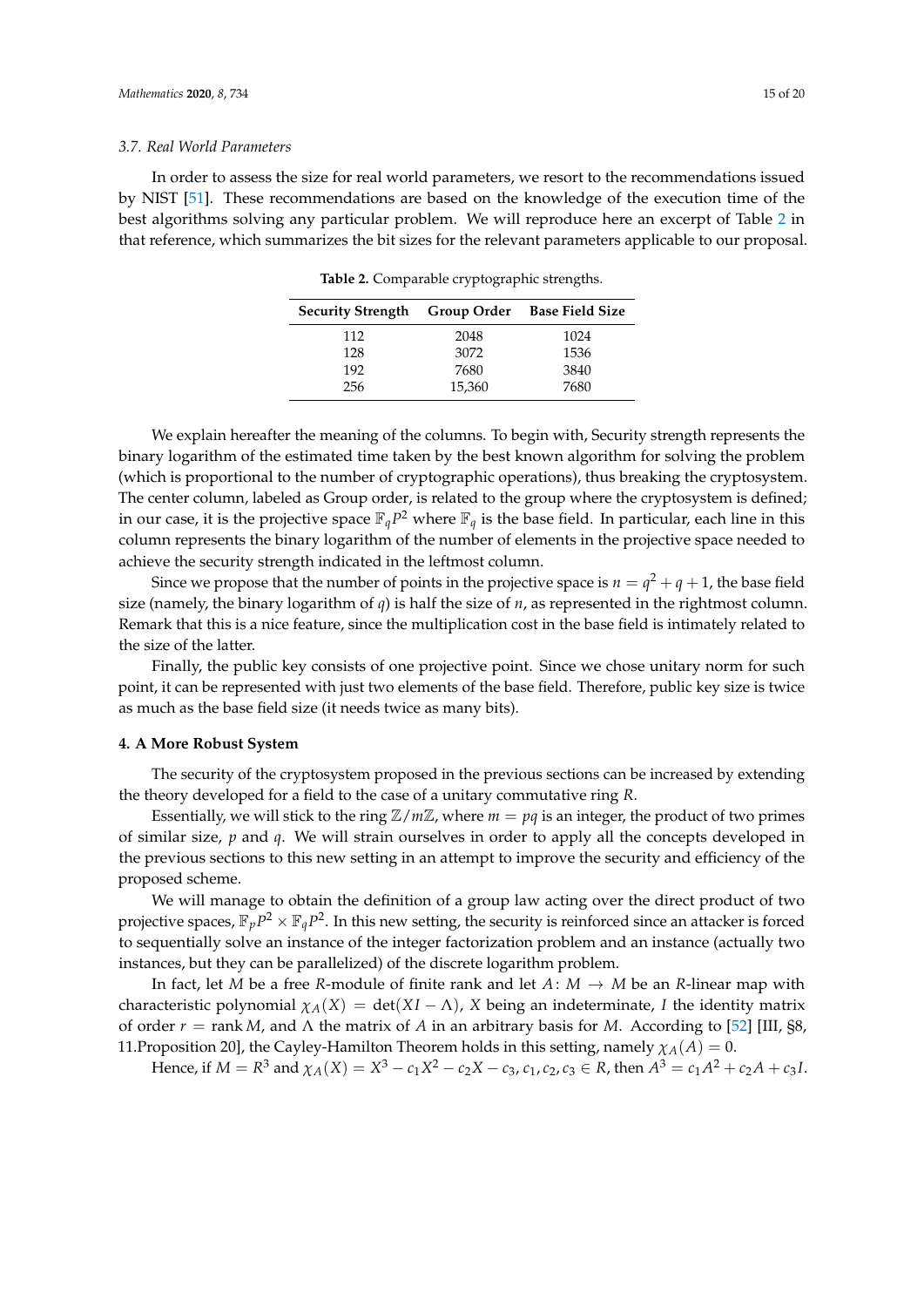As above, we can define a degree-3 homogeneous polynomial in  $R[x_1, x_2, x_3]$  by setting  $Q(x_1, x_2, x_3) = \det (x_1 I + x_2 \Lambda + x_3 \Lambda^2)$ . As a computation shows, we have

$$
Q(x_1, x_2, x_3) = -c_2x_1(x_2)^2 + \left[ (c_2)^2 - 2(c_1c_3) \right] x_1(x_3)^2 + c_1(x_1)^2x_2
$$
  
+ 
$$
\left[ (c_1)^2 + 2c_2 \right] (x_1)^2x_3 - (c_2c_3)x_2(x_3)^2 + (c_1c_3)(x_2)^2x_3
$$
  
- 
$$
(c_1c_2 + 3c_3)x_1x_2x_3 + (x_1)^3 + c_3(x_2)^3 + (c_3)^2(x_3)^3,
$$

thus proving that Lemma [1](#page-4-1) still holds in this case; i.e., *Q* depends on *χ<sup>A</sup>* only, but not on the matrix Λ.

The projective plane over *R* is then defined as follows:  $RP^2 = (R^3 \setminus \{0\})/R^*$ , where  $R^*$  denotes the multiplicative group of invertible elements in *R* and *R*<sup>\*</sup> acts on *R*<sup>3</sup> \ {0} by

$$
\lambda \cdot (x_1, x_2, x_3) = (\lambda x_1, \lambda x_2, \lambda x_3), \quad \forall \lambda \in \mathbb{R}^*, \quad \forall (x_1, x_2, x_3) \in \mathbb{R}^3 \setminus \{0\}.
$$

Proceeding as in the previous sections, a composition law  $\oplus$ :  $R^3 \times R^3 \to R^3$ ,  $(x, y) \mapsto z = x \oplus y$ ,  $$ 

$$
z_1I + z_2A + z_3A^2 = (x_1I + x_2A + x_3A^2)(y_1I + y_2A + y_3A^2),
$$

and similarly we deduce

<span id="page-15-0"></span>
$$
\begin{pmatrix} z_1 \ z_2 \ z_3 \end{pmatrix} = \begin{pmatrix} x_1 & c_3x_3 & c_1c_3x_3 + c_3x_2 \ x_2 & x_1 + c_2x_3 & c_2x_2 + c_3x_3 + c_1c_2x_3 \ x_3 & x_2 + c_1x_3 & x_1 + (c_1)^2x_3 + c_1x_2 + c_2x_3 \ y_3 \end{pmatrix} \begin{pmatrix} y_1 \ y_2 \ y_3 \end{pmatrix}.
$$
 (6)

The determinant of the matrix of [\(6\)](#page-15-0) is equal to  $Q(x_1, x_2, x_3)$ . Hence,  $\oplus$  induces a composition law ⊕:  $Q^{-1}(R^*) \times Q^{-1}(R^*)$  →  $Q^{-1}(R^*)$ . If *C* denotes the set of classes modulo  $R^*$  of points  $\mathbf{x} \in \mathbb{R}$  $R^3$  such that  $Q(x) \in R \setminus R^*$ , then  $\oplus$  also induces a composition law  $\oplus$ :  $PQ^{-1}(R^*) \times PQ^{-1}(R^*) \to$  $PQ^{-1}(R^*)$ , where  $PQ^{-1}(R^*) = RP^2 \setminus C$ , as if  $Q(x)$  is invertible and  $\lambda \in R^*$ , then  $Q(\lambda x) = \lambda^3 Q(x)$  is also invertible.

The same proof given in the case of a field shows that the composition law  $\oplus$  is associative, commutative, and admits an identity element, which is the vector  $(1,0,0)$ .

If  $m = pq$  with  $p \neq q$  prime integers, then from Chinese Remainder Theorem there is a ring isomorphism between  $\mathbb{Z}/m\mathbb{Z}$  and the product ring  $\mathbb{F}_p \times \mathbb{F}_q$ . Hence, each vector  $\mathbf{x} \in \mathbb{R}^3$  can be assigned a pair  $(x', x'')$  in  $(\mathbb{F}_p)^3 \times (\mathbb{F}_q)^3$  and the group  $(\mathbb{Z}/m\mathbb{Z})^* = (\mathbb{F}_p)^* \times (\mathbb{F}_q)^*$  acts on  $R^3$  in the same way as  $(\mathbb{F}_p)^*$  acts on  $(\mathbb{F}_p)^3$  and  $(\mathbb{F}_q)^*$  does on  $(\mathbb{F}_q)^3$ .

Consequently,  $x \neq 0$  if and only if at least one of its two components  $x'$ ,  $x''$  is distinct from **0**, so that

<span id="page-15-1"></span>
$$
R^3 \setminus \{\mathbf{0}\} = [\{\mathbf{0}\} \times ((\mathbb{F}_q)^3 \setminus \{\mathbf{0}\})] \sqcup [((\mathbb{F}_p)^3 \setminus \{\mathbf{0}\}) \times \{\mathbf{0}\}] \sqcup
$$
  

$$
[((\mathbb{F}_p)^3 \setminus \{\mathbf{0}\}) \times ((\mathbb{F}_q)^3 \setminus \{\mathbf{0}\})].
$$
 (7)

Therefore,  $(\mathbb{Z}/pq\mathbb{Z})P^2 = \mathbb{F}_pP^2 \sqcup \mathbb{F}_qP^2 \sqcup (\mathbb{F}_pP^2 \times \mathbb{F}_qP^2)$ .

Moreover, letting  $\mathbf{z} = (\mathbf{z}', \mathbf{z}'') = \mathbf{x} \oplus \mathbf{y}$ , as a computation shows, one obtains  $\mathbf{z}' = \mathbf{x}' \oplus \mathbf{y}'$  and  $z'' = x'' \oplus y''$ , and  $Q(x)$  is invertible if and only if  $Q(x)$  mod *p* and  $Q(x)$  mod *q* both are invertible in  $\mathbb{Z}/p\mathbb{Z}$  and  $\mathbb{Z}/q\mathbb{Z}$ , respectively. If  $\mathbf{x} \in \mathbb{R}^3$  corresponds to  $(\mathbf{x}', \mathbf{x}'')$  in  $(\mathbb{F}_p)^3 \times (\mathbb{F}_q)^3$ , then  $Q(\mathbf{x}) =$  $(Q'(\mathbf{x}'), Q''(\mathbf{x}''))$ , where  $Q'(\mathbf{x}') = \det(x'_1I + x'_2\Lambda' + x'_3\Lambda'^2)$ ,  $Q''(\mathbf{x}'') = \det(x''_1I + x''_2\Lambda'' + x''_3\Lambda''^2)$ , and  $\Lambda' = \Lambda \mod p$ ,  $\Lambda'' = \Lambda \mod q$ . Hence,

<span id="page-15-2"></span>
$$
Q^{-1}(R^*) = \left\{ (\mathbf{x}', \mathbf{x}'') \in (\mathbb{F}_p)^3 \times (\mathbb{F}_q)^3 : Q'(\mathbf{x}') \neq 0, Q''(\mathbf{x}'') \neq 0 \right\}.
$$
 (8)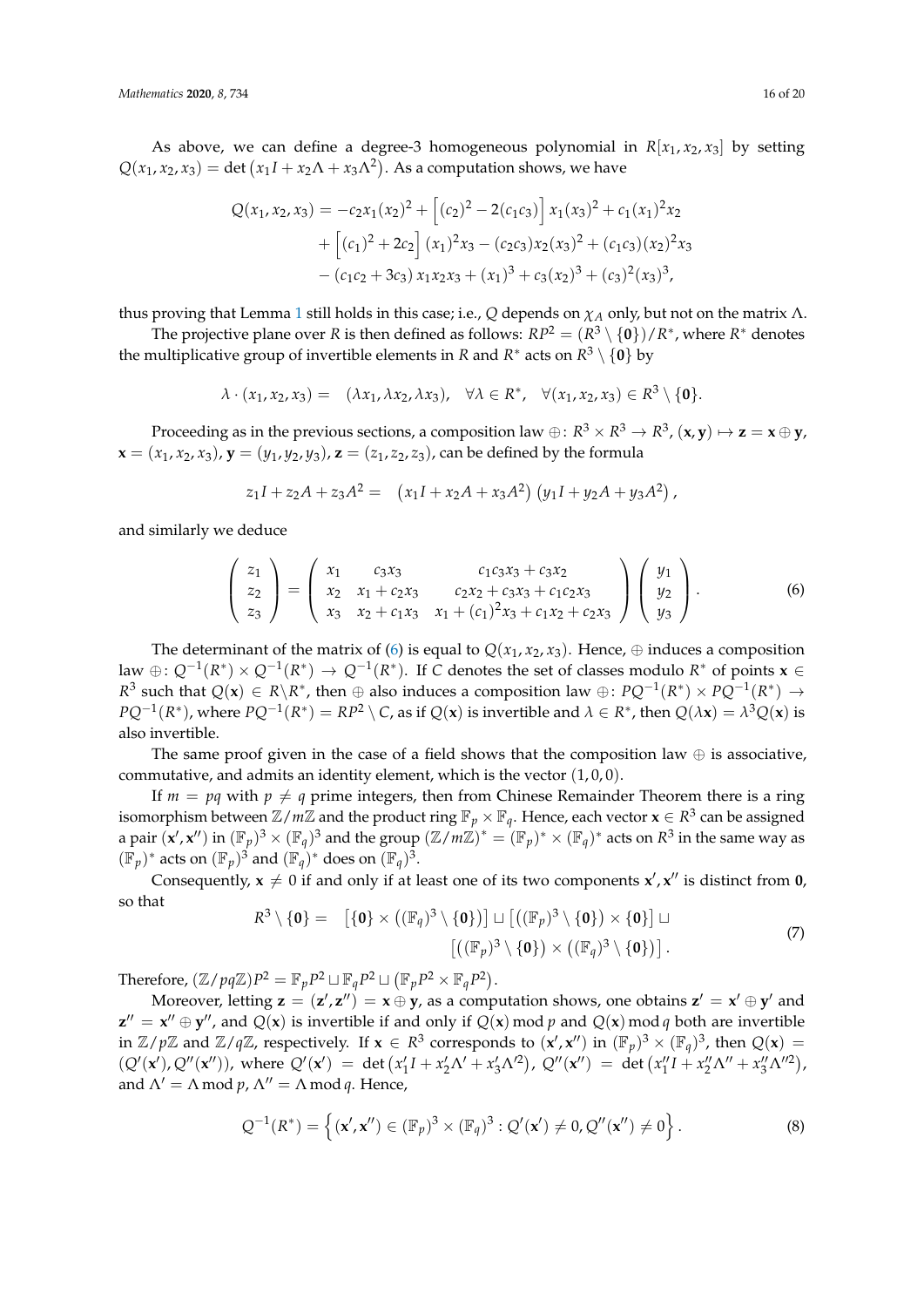We set

$$
\chi'(X) = X^3 - c'_1 X^2 - c'_2 X - c'_3 \in \mathbb{F}_p[X], \quad c'_i = c_i \mod p \\ \chi''(X) = X^3 - c''_1 X^2 - c''_2 X - c''_3 \in \mathbb{F}_q[X], \quad c''_i = c_i \mod q \quad \bigg\} \quad 1 \leq i \leq 3.
$$

If both  $\chi'$  and  $\chi''$  are irreducible polynomials in  $\mathbb{F}_p[X]$  and  $\mathbb{F}_q[X]$ , respectively, then, according to Proposition [1,](#page-6-0) the points of the associated curves *C'* and *C''* reduce to the origin; i.e.,  $Q'^{-1}(0) = \{0_p\}$ ,  $Q''^{-1}(0) = \{\mathbf{0}_q\}$ , where  $\mathbf{0}_p$  and  $\mathbf{0}_q$  denote the origin in  $(\mathbb{F}_p)^3$  and  $(\mathbb{F}_q)^3$ , respectively.

From [\(7\)](#page-15-1), taking [\(8\)](#page-15-2) into account, it follows:  $PQ^{-1}(R^*) = \mathbb{F}_p P^2 \times \mathbb{F}_q P^2$ . Consequently, we conclude that  $PQ^{-1}(R^*) \cong S_p \times S_q$ , where  $S_p$  and  $S_q$  are the subgroups given by

$$
S_p = (\mathbb{F}_p P^2 \times \{(1,0,0)\}, \oplus), \quad S_q = (\{(1,0,0)\} \times \mathbb{F}_q P^2, \oplus),
$$

and, from Theorem [2,](#page-7-0) we thus obtain

**Proposition 3.** If the polynomials  $\chi'$  and  $\chi''$  are irreducible in  $\mathbb{F}_p[X]$  and  $\mathbb{F}_q[X]$ , respectively, then the group  $(PQ^{-1}(R^*) = \mathbb{F}_p P^2 \times \mathbb{F}_q P^2$ , ⊕) is isomorphic to the direct product of the cyclic groups  $S_p$  and  $S_q$ . Hence,  $(PQ^{-1}(R^*), ⊕)$  *is cyclic if and only if a* =  $p^2 + p + 1$  *and b* =  $q^2 + q + 1$  *are coprimes; i.e.,*  $gcd(a, b) = 1$ *.* 

**Remark 8.** If  $d = \gcd(a, b)$ , then  $a = da'$ ,  $b = db'$ , with  $\gcd(a', b') = 1$ . The cyclic subgroup S in  $\mathbb{Z}/a\mathbb{Z} \times \mathbb{Z}/b\mathbb{Z}$  spanned by  $(1 \mod a, 1 \mod b)$  is of order  $\frac{ab}{d}$ . As  $d < pq$  and  $a = O(p^2)$ ,  $b = O(q^2)$ , it follows:  $\frac{ab}{d}>\frac{O(p^2q^2)}{pq}=O$  (pq), which indicates that in general the group S is large enough, even if a and b are *not coprimes.*

**Remark 9.** It is clear that the group  $(PQ^{-1}(R^*), \oplus)$  is also amenable as a building block for a key-agreement *protocol by choosing*  $R = \mathbb{Z}_m$ *, with m composite. Observe that its security is enhanced with respect to its counterpart* F*q, q a prime power, since the algorithms known to be efficient to compute discrete logarithms only work in the multiplicative group of a field. This means that one is forced to factorize m in order to apply such algorithms to the present case, thus increasing the time complexity and the security of the system, though at the price of doubling the key length.*

#### **5. Conclusions**

In this work, we have defined a group law,  $\oplus$ , over the set  $\mathbb{F}_q P^2$ , and considered the discrete logarithm problem associated with them. We have analyzed their properties and stated the security of the problem considered. Moreover, based on it, we have defined a cryptographic key agreement protocol as one possible application of this problem to public key cryptography. Finally, we shift the system to the group (*PQ*−<sup>1</sup> (*R* ∗ ), <sup>⊕</sup>) over the ring <sup>Z</sup>/*pq*Z, which turns out to be completely analogous to the previous one and offers an enhanced security, though at the cost of some extra key length.

As future work, we think that it is possible to extend this discrete logarithm problem in order to define new cryptographic protocols for encryption/decryption and digital signatures, among others, in a similar way as ElGamal or elliptic curve cryptosystems were defined from the Diffie-Hellman key agreement protocol.

**Author Contributions:** Conceptualization, R.D.D., L.H.E. and J.M.M.; Funding acquisition, L.H.E.; Investigation, R.D.D., L.H.E. and J.M.M.; Methodology, R.D.D., L.H.E. and J.M.M.; Writing—original draft, R.D.D., L.H.E. and J.M.M.; Writing—review & editing, R.D.D., L.H.E. and J.M.M. All authors have read and agreed to the published version of the manuscript.

**Funding:** This research has been partially supported by Ministerio de Economía, Industria y Competitividad (MINECO), Agencia Estatal de Investigación (AEI), and European Regional Development Fund (ERDF, EU), through project COPCIS, Grant No. TIN2017-84844-C2-1-R, and by Comunidad de Madrid (Spain) through project CYNAMON, Grant No. P2018/TCS-4566-CM, co-funded along with ERDF.

**Conflicts of Interest:** The authors declare no conflict of interest.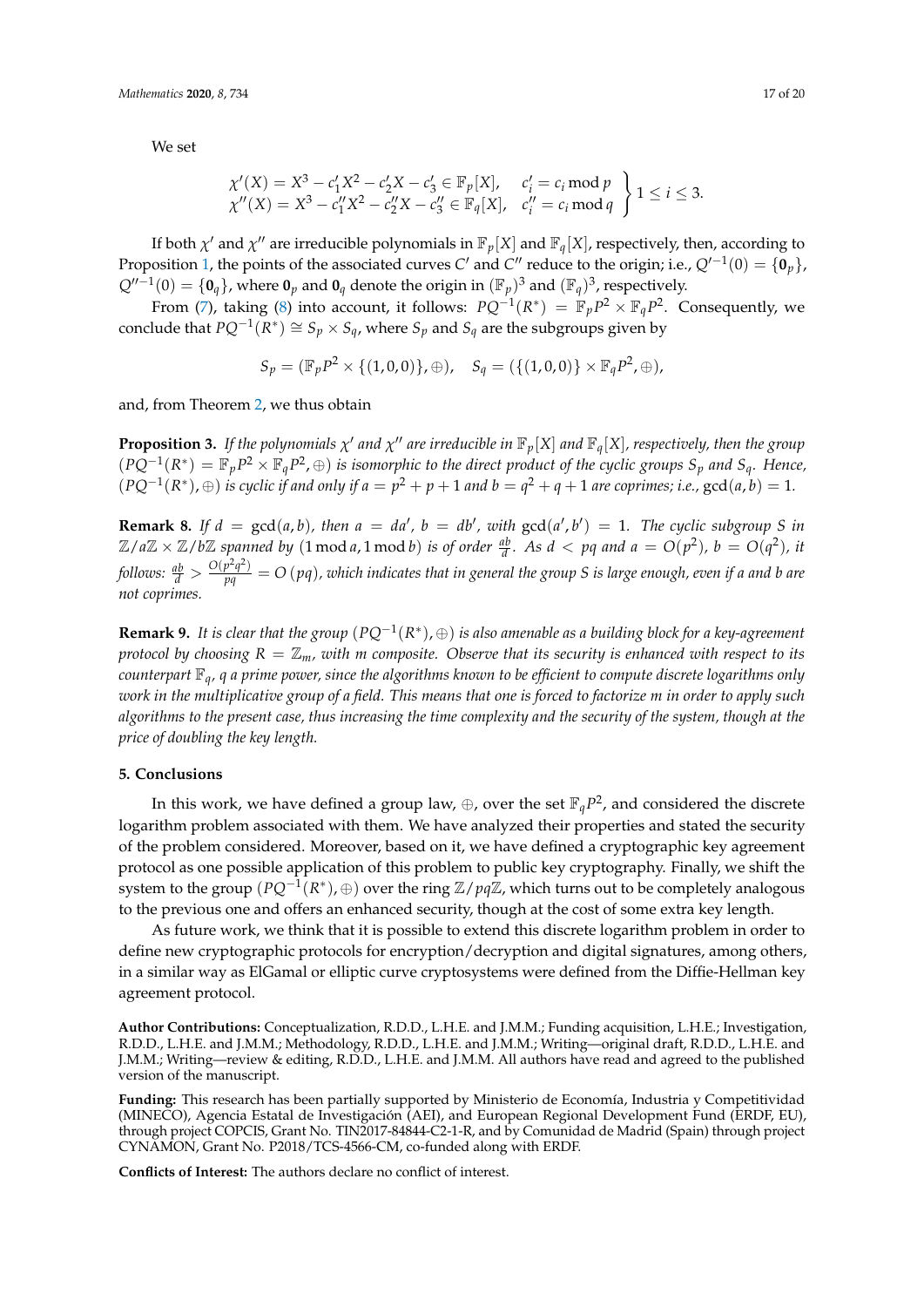#### **Abbreviations**

The following abbreviations are used in this manuscript:

- DLP Discrete Logarithm Problem
- PKC Public Key Cryptography

#### **References**

- <span id="page-17-0"></span>1. Koblitz, N. Elliptic curve cryptosystems. *Math. Comput.* **1987**, *48*, 203–209. [\[CrossRef\]](http://dx.doi.org/10.1090/S0025-5718-1987-0866109-5)
- <span id="page-17-1"></span>2. Miller, V.S. Use of elliptic curves in cryptography. *Lect. Notes Comput. Sci.* **1986**, *218*, 417–426. [\[CrossRef\]](http://dx.doi.org/10.1007/3-540-39799-X_31)
- <span id="page-17-2"></span>3. Diffie, W.; Hellman, M.E. New directions in cryptography. *IEEE Trans. Inform. Theory* **1976**, *22*, 644–654. [\[CrossRef\]](http://dx.doi.org/10.1109/TIT.1976.1055638)
- <span id="page-17-3"></span>4. Rivest, R.; Shamir, A.; Adleman, L.M. A Method for Obtaining Digital Signatures and Public-Key Cryptosystems. *Commun. ACM* **1978**, *21*, 120–126. [\[CrossRef\]](http://dx.doi.org/10.1145/359340.359342)
- <span id="page-17-4"></span>5. ElGamal, T. A public key cryptosystem and a signature scheme based on discrete logarithms. *IEEE Trans. Inform. Theory* **1985**, *31*, 469–472. [\[CrossRef\]](http://dx.doi.org/10.1109/TIT.1985.1057074)
- <span id="page-17-5"></span>6. Menezes, A.J.; Qu, M.; Vanstone, S.A. Some new key agreement protocols providing implicit authentication. In Proceedings of the 2nd Workshop on Selected Areas in Cryptography (SAC '95), Carleton University, Ottawa, ON, Canada, 18–19 May 1995; pp. 22–32.
- <span id="page-17-6"></span>7. Massey, J.L.; Omura, J.K. Method and Apparatus for Maintaining the Privacy of Digital Messages Conveyed by Public Transmission. 1986. Available online: <www.google.com/patents/US4567600> (accessed on 1 March 2020).
- <span id="page-17-7"></span>8. Menezes, A.; Vanstone, S. Elliptic curve cryptosystems and their implementation. *J. Cryptol.* **1993**, *6*, 209–224. [\[CrossRef\]](http://dx.doi.org/10.1007/BF00203817)
- <span id="page-17-8"></span>9. Bellare, M.; Rogaway, P. Minimizing the use of random oracles in authenticated encryption schemes. *Lect. Notes Comput. Sci.* **1997**, *1334*, 1–16. [\[CrossRef\]](http://dx.doi.org/10.1007/BFb0028457)
- <span id="page-17-9"></span>10. Abdalla, M.; Bellare, M.; Rogaway, P. DHAES: An encryption scheme based on the Diffie-Hellman problem; Available online: <http://citeseerx.ist.psu.edu/viewdoc/summary?doi=10.1.1.28.2910> (accessed on 1 March 2020).
- <span id="page-17-10"></span>11. Abdalla, M.; Bellare, M.; Rogaway, P. DHIES: An Encryption Scheme Based on the Diffie-Hellman Problem. 2001. Available online: <http://web.cs.ucdavis.edu/~rogaway/papers/dhies.pdf> (accessed on 1 March 2020).
- <span id="page-17-11"></span>12. Abdalla, M.; Bellare, M.; Rogaway, P. The oracle Diffie-Hellman assumptions and an analysis of DHIES. *Lect. Notes Comput. Sci.* **2001**, *2020*, 143–158. [\[CrossRef\]](http://dx.doi.org/10.1007/3-540-45353-9_12)
- <span id="page-17-12"></span>13. ANSI. *Public Key Cryptography for the Financial Services Industry: Key Agreement and key Transport Using Elliptic Curve Cryptography*; American National Standards Institute: New York, NY, USA, 2001.
- <span id="page-17-13"></span>14. IEEE. *Standard Specifications for Public Key Cryptography-Amendment 1: Additional Techniques*; Institute of Electrical and Electronics Engineers: Piscataway, NJ, USA, 2004.
- <span id="page-17-14"></span>15. ISO/IEC. *Information Technology-Security Techniques-Encryption Algorithms-Part 2: Asymmetric Ciphers*; International Organization for Standardization/International Electrotechnical Commission: Geneva, Switzerland, 2006.
- <span id="page-17-15"></span>16. Gayoso Martínez, V.; Hernández Álvarez, F.; Hernández Encinas, L.; Sánchez Ávila, C. Analysis of ECIES and other cryptosystems based on elliptic curves. *J. Inf. Assur. Secur.* **2011**, *6*, 285–293.
- <span id="page-17-16"></span>17. NIST. *Digital Signature Standard (DSS)*; National Institute of Standards and Technology: Gaithersburg, MD, USA, 2000.
- <span id="page-17-17"></span>18. ANSI. *Public Key Cryptography for the Financial Services Industry: The Elliptic Curve Digital Signature Algorithm (ECDSA)*; American National Standards Institute: New York, NY, USA, 2005.
- <span id="page-17-18"></span>19. IEEE. *Standard Specifications for Public Key Cryptography*; Institute of Electrical and Electronics Engineers: Piscataway, NJ, USA, 2000.
- <span id="page-17-19"></span>20. National Institute of Standard and Technology. *Digital Signature Standard (DSS)*; NIST FIPS 186-4; National Institute of Standard and Technology: Gaithersburg, MD, USA, 2009.
- <span id="page-17-20"></span>21. Lochter, M.; Merkle, J. Elliptic Curve Cryptography (ECC) Brainpool Standard Curves and Curve Generation. *Request for comments (RFC 5639), Internet Engineering Task Force*. 2010. Available online: [https://datatracker.](https://datatracker.ietf.org/doc/rfc5639/) [ietf.org/doc/rfc5639/](https://datatracker.ietf.org/doc/rfc5639/) (accessed on 1 March 2020).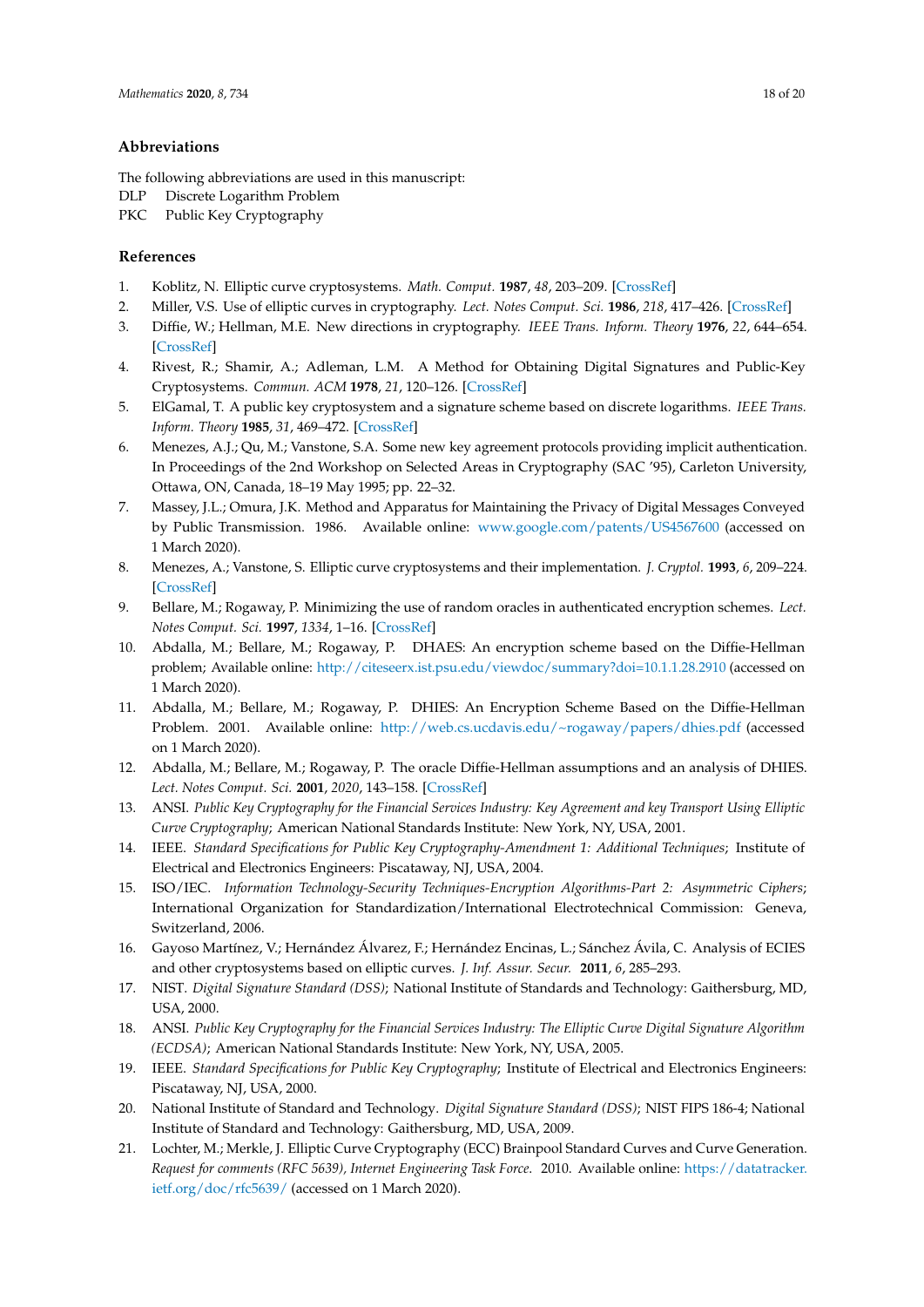- <span id="page-18-0"></span>22. Bernstein, D.J.; Lange, T. SafeCurves, 2014. Available online: <http://safecurves.cr.yp.to/> (accessed on 1 March 2020).
- <span id="page-18-1"></span>23. Edwards, H. A normal form for elliptic curves. *Bull. Am. Math. Soc.* **2007**, *44*, 393–422. [\[CrossRef\]](http://dx.doi.org/10.1090/S0273-0979-07-01153-6)
- <span id="page-18-2"></span>24. Baignères, T.; Delerablée, C.; Finiasz, M.; Goubin, L.; Lepoint, T.; Rivain, M. Trap Me If You Can. Million Dollar Curve. *Cryptology ePrint Archive: Report 2015/1249* 2016. Available online: [https://eprint.iacr.org/](https://eprint.iacr.org/2015/1249) [2015/1249](https://eprint.iacr.org/2015/1249) (accessed on 1 March 2020).
- <span id="page-18-3"></span>25. Gayoso Martínez, V.; Hernández Encinas, L.; Martín Muñoz, A.; Durán Díaz, R. Secure elliptic curves and their performance. *Log. J. IGPL* **2019**, *27*, 277–238. [\[CrossRef\]](http://dx.doi.org/10.1093/jigpal/jzy035)
- <span id="page-18-4"></span>26. Koyama, K.; Maurer, U.M.; Okamoto, T.; Vanstone, S.A. New Public-Key Schemes Based on Elliptic Curves over the Ring Z*n*. *Lect. Notes Comput. Sci.* **1992**, *576*, 252–266. [\[CrossRef\]](http://dx.doi.org/10.1007/3-540-46766-1_20)
- <span id="page-18-5"></span>27. Meyer, B.; Müller, V. A Public Key Cryptosystem Based on Elliptic Curves over Z/*n*Z Equivalent to Factoring. *Lect. Notes Comput. Sci.* **1996**, *1070*, 49–59. [\[CrossRef\]](http://dx.doi.org/10.1007/3-540-68339-9_5)
- <span id="page-18-6"></span>28. Papachristodoulou, L.; Batina, L.; Mentens, N. Recent Developments in Side-Channel Analysis on Elliptic Curve Cryptography Implementations. In *Hardware Security and Trust: Design and Deployment of Integrated Circuits in a Threatened Environment*; Sklavos, N., Chaves, R., Di Natale, G., Regazzoni, F., Eds.; Springer International Publishing: Berlin, Germany, 2017; pp. 49–76. [\[CrossRef\]](http://dx.doi.org/10.1007/978-3-319-44318-8_3)
- <span id="page-18-7"></span>29. Gayoso Martínez, V.; Hernández Encinas, L.; Martín Muñoz, A. Implementation of Cryptographic Algorithms for Elliptic Curves. In *Geometry, Algebra and Applications: From Mechanics to Cryptography*; Springer: Cham, Switzerland, 2016; Chapter 11, pp. 121–133. [\[CrossRef\]](http://dx.doi.org/10.1007/978-3-319-32085-4_11)
- <span id="page-18-8"></span>30. Shor, P. Polynomial-Time Algorithms for Prime Factorization and Discrete Logarithms on a Quantum Computer. *SIAM J. Comput.* **1997**, *26*, 1484–1509. [\[CrossRef\]](http://dx.doi.org/10.1137/S0097539795293172)
- <span id="page-18-9"></span>31. Gidney, C.; Ekeå, M. How to Factor 2048 bit RSA Integers in 8 Hours Using 20 Million Noisy Qubits. *arXiv* **2009**, arXiv:1905.09749.
- <span id="page-18-10"></span>32. NIST. Post-Quantum Cryptography. On-Line Publication, 2017. Available online: [https://csrc.nist.gov/](https://csrc.nist.gov/Projects/Post-Quantum-Cryptography) [Projects/Post-Quantum-Cryptography](https://csrc.nist.gov/Projects/Post-Quantum-Cryptography) (accessed on 1 March 2020).
- <span id="page-18-11"></span>33. NIST. Post-Quantum Cryptography, 2nd round. On-line publication: 2019. Available online: [https:](https://csrc.nist.gov/projects/post-quantum-cryptography/round-2-submissions) [//csrc.nist.gov/projects/post-quantum-cryptography/round-2-submissions](https://csrc.nist.gov/projects/post-quantum-cryptography/round-2-submissions) (accessed on 1 March 2020).
- <span id="page-18-12"></span>34. Menezes, A.J. *Elliptic Curve Public Key Cryptosystems*; The Kluwer International Series in Engineering and Computer Science. Communications and Information Theory; Kluwer Academic Publishers: Boston, MA, USA, 1993; Volume 234. [\[CrossRef\]](http://dx.doi.org/10.1007/978-1-4615-3198-2)
- <span id="page-18-13"></span>35. Singer, J. A theorem in finite projective geometry and some applications to number theory. *Trans. Am. Math. Soc.* **1938**, *43*, 377–385. [\[CrossRef\]](http://dx.doi.org/10.1090/S0002-9947-1938-1501951-4)
- <span id="page-18-14"></span>36. Ghorpade, S.R.; Hasan, S.U.; Kumari, M. Primitive polynomials, Singer cycles and word-oriented linear feedback shift registers. *Des. Codes Cryptogr.* **2011**, *58*, 123–134. [\[CrossRef\]](http://dx.doi.org/10.1007/s10623-010-9387-7)
- <span id="page-18-15"></span>37. Silverman, J.H.; Tate, J.T. *Rational Points on Elliptic Curves*; Undergraduate Texts in Mathematics, Springer International Publishing: Cham, Switzerland, 2015. [\[CrossRef\]](http://dx.doi.org/10.1007/978-3-319-18588-0)
- <span id="page-18-16"></span>38. Koblitz, N.; Menezes, A.J. Another look at "Provable Security". *J. Cryptol.* **2007**, *20*, 3–37. [\[CrossRef\]](http://dx.doi.org/10.1007/s00145-005-0432-z)
- <span id="page-18-17"></span>39. Papadimitriou, C.H. *Computational Complexity*; Addison-Wesley Publishing Company: Reading, MA, USA, 1994. [\[CrossRef\]](http://dx.doi.org/10.1145/235666.235668)
- <span id="page-18-18"></span>40. Odlyzko, A.M. *Handbook of Finite Fields*; CRC Press: Boca Raton, FL, USA, 2013; pp. 393–401.
- <span id="page-18-19"></span>41. Joux, A. A New Index Calculus Algorithm with Complexity *L*(1/4 + *o*(1)) in Small Characteristic. In *International Conference on Selected Areas in Cryptography*; Springer: Berlin/Heidelberg, Germany, 2014; Volume 8282; pp. 355–379. [\[CrossRef\]](http://dx.doi.org/10.1007/978-3-662-43414-7_18)
- <span id="page-18-20"></span>42. Barbulescu, R.; Gaudry, P.; Joux, A.; Thomé, E. A heuristic quasi-polynomial algorithm for discrete logarithm in finite fields of small characteristic. In *Annual International Conference on the Theory and Applications of Cryptographic Techniques*; Springer: Berlin/Heidelberg, Germany, 2014. [\[CrossRef\]](http://dx.doi.org/10.1007/978-3-642-55220-5_1)
- <span id="page-18-21"></span>43. Granger, R.; Kleinjung, T.; Zumbrägel, J. On the discrete logarithm problem in finite fields of fixed characteristic. *Trans. Am. Math. Soc.* **2018**, *370*, 3129–3145. [\[CrossRef\]](http://dx.doi.org/10.1090/tran/7027)
- <span id="page-18-22"></span>44. Adj, G.; Menezes, A.; Oliveira, T.; Rodríguez-Henríquez, F. Computing discrete logarithms using Joux's algorithm. *ACM Comm. Computer Algebra* **2015**, *49*, 60.v [\[CrossRef\]](http://dx.doi.org/10.1145/2815111.2815154)
- <span id="page-18-23"></span>45. Kleinjung, T.; Diem, C.; Lenstra, A.K.; Priplata, C.; Stahlke, C. Computation of a 768-Bit Prime Field Discrete Logarithm. In *Annual International Conference on the Theory and Applications of Cryptographic Techniques*; Springer: Cham, Switzerland, 2017; Volume 10210, pp. 185–201. [\[CrossRef\]](http://dx.doi.org/10.1007/978-3-319-56620-7_7)